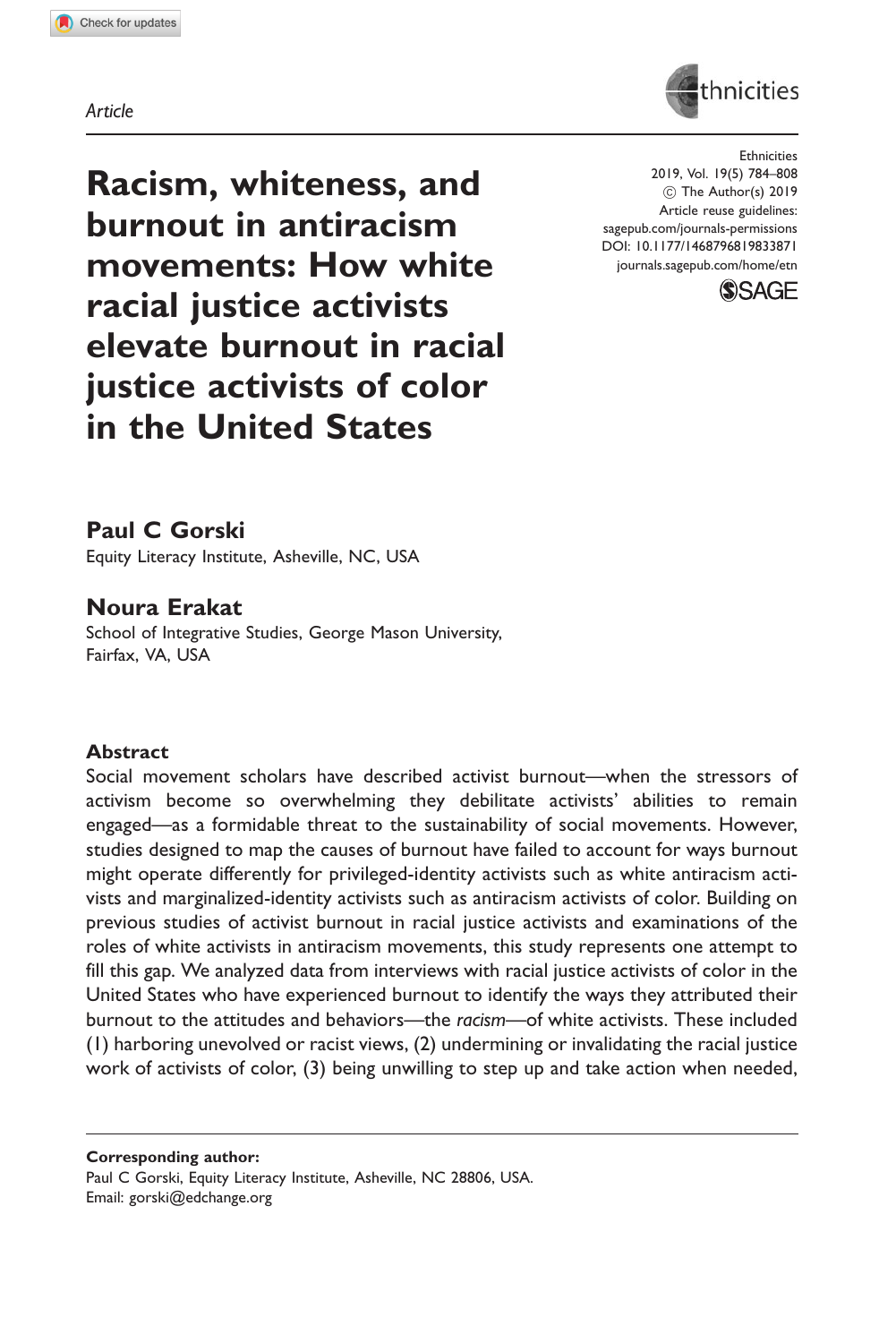(4) exhibiting white fragility, and (5) taking credit for participants' racial justice work and ideas. Implications for racial justice movements and the participation of white activists are discussed.

#### Keywords

Racism, whiteness, activism, burnout, racial justice, social movements

### Introduction

Racial justice activists endure a variety of stressors that could impact their abilities to remain engaged and effective in their activism. Some face violence, or threats of violence, from institutions or individuals hostile to their activism, including law enforcement officers (Davenport et al., 2011). Some experience economic vulnerability, especially if they bring their activist commitments into non-activist workplaces (Gorski, 2018). Many struggle to cope emotionally with profound levels of awareness of structural racism and its implications for communities of color (Blaisdell, 2016). Others are worn down by judgmentalism and in-fighting within activist communities (Plyler, 2006).

Social movement scholars have used the term activist burnout to describe when stress associated with these conditions wreaks so much havoc on activists' emotional or physical health that their abilities to remain effective and engaged in their activism are compromised (Chen and Gorski, 2015; Cox, 2011). More than nagging frustration or temporary weariness, activist burnout is a long-term and accumulative condition that can be mentally and physically debilitating (Maslach and Gomes, 2006). It can have dire consequences for individual activists, often forcing them to disengage from movements in which they had invested considerable portions of their lives. Equally important, it can destabilize movements, creating high rates of turnover (Rodgers, 2010) and deteriorating interactivist relationships (Plyler, 2006). Pogrebin (1994) thusly characterized activist burnout as the deterioration of the well-being of activists resulting in the deterioration of social justice movements. He and several other social movement scholars have described activist burnout as among the most formidable barriers to movement persistence and success (Cox, 2011; Pigni, 2016).

Any activist can be susceptible to activism-associated stressors and, as a result, to activist burnout. However, studies on activist burnout and persistence have begun to show that their impact is not distributed equally. For example, research has shown that women activists face intensified levels of public ridicule and invalidation when compared with their male colleagues (Bernal, 2006; Norwood, 2013). Similarly, activists of color cope with intensified hostilities in response to their activism when compared with white activists, including higher levels of criminalization (Davenport et al., 2011) and general violence in response to their activism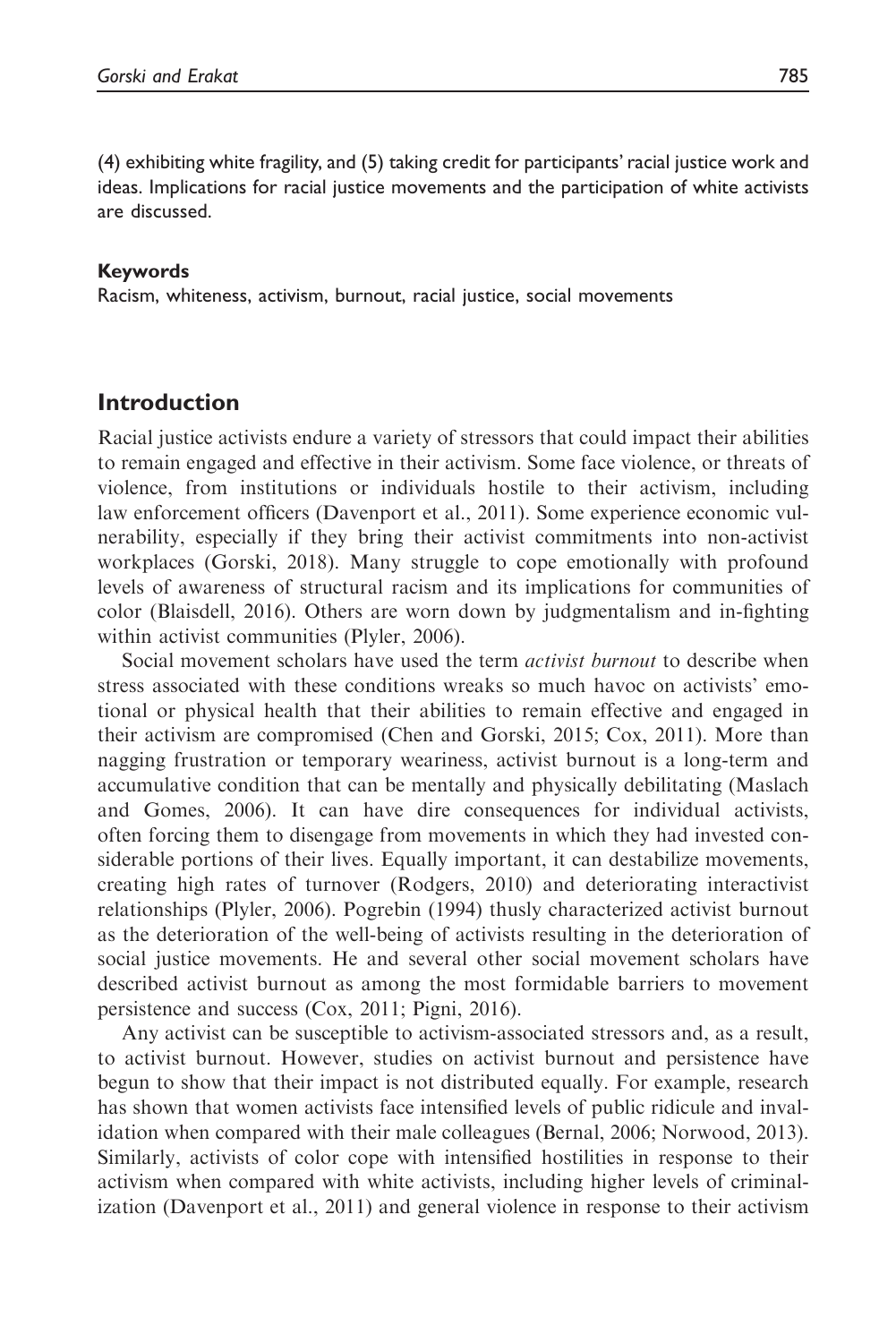(Jacobs and Taylor, 2011). In the United States, racial justice activists of color contend with the stressors to which all activists are susceptible while also coping with the impact of structural racism in their lives and in their activism (Gorski, 2019)—an impact from which white racial justice activists are protected.

In two recent studies on the causes of activist burnout in US racial justice activists, Gorski (2018, 2019) began to uncover a distinction in how activists of color and white activists characterized causes of their burnout. In those studies, based on interviews with racial justice activists who had experienced burnout, participants of color identified among many sources of burnout the way they were treated by white racial justice activists within their movements—not white people in general, but white *activists*—as one primary cause. They shared how they grew emotionally and physically exhausted coping with the ways white activists carried their privilege and entitlement into racial justice movements—how it deteriorated their well-being, contributing to their burnout.

Although some racial justice scholars have described ways white antiracism activists can undermine activists of color and racial justice movements in general (e.g. Jonsson, 2016; Mallett et al., 2008)—we synthesize this scholarship in the literature review—activist burnout scholars have been slow to incorporate these conditions into their scholarship. Causes of activist burnout generally have been described without consideration for how racism, sexism, and other forms of oppression operate within anti-oppression movements. In order to begin to unpack these conditions, we reexamined interviews with the 22 activists of color in the United States interviewed for Gorski's (2018, 2019) previous studies activists of color who have experienced activist burnout—in order to capture in greater detail how they described the role white racial justice activists played in causing their burnout. Although drawing from the same interview data, this study differs from the previous two in that (a) it focuses specifically on how activists of color attribute their burnout to the behaviors and attitudes of white activists rather than focusing, as in Gorski's (2019) first study, on the full spectrum of burnout causes across a sample of both white activists and activists of color, and (b) it focuses on activists of color whose racial justice work spans a wide variety of contexts rather than focusing, as in Gorski's (2018) second study, specifically on those based at institutions of higher education.

This study is contextualized in the existing literature on activist burnout—the process, according to Maslach and Gomes (2006), by which the stressors of activism become so chronic and overwhelming that "the initial 'fire' of enthusiasm, dedication, and commitment... 'burn out', leaving behind the smoldering embers of exhaustion, cynicism, and ineffectiveness" (p. 43). More specifically, it emerges from the body of activist burnout scholarship in which scholars detail common burnout causes. Research on burnout in racial justice activists is thin. However, the causes of burnout identified through that research have been largely consistent with causes identified in studies of peace (Pines, 1994), feminist (Barry and Dordević, 2007), educational justice (Gorski and Chen, 2015), and other social justice activists. These causes generally revolve around three burnout cause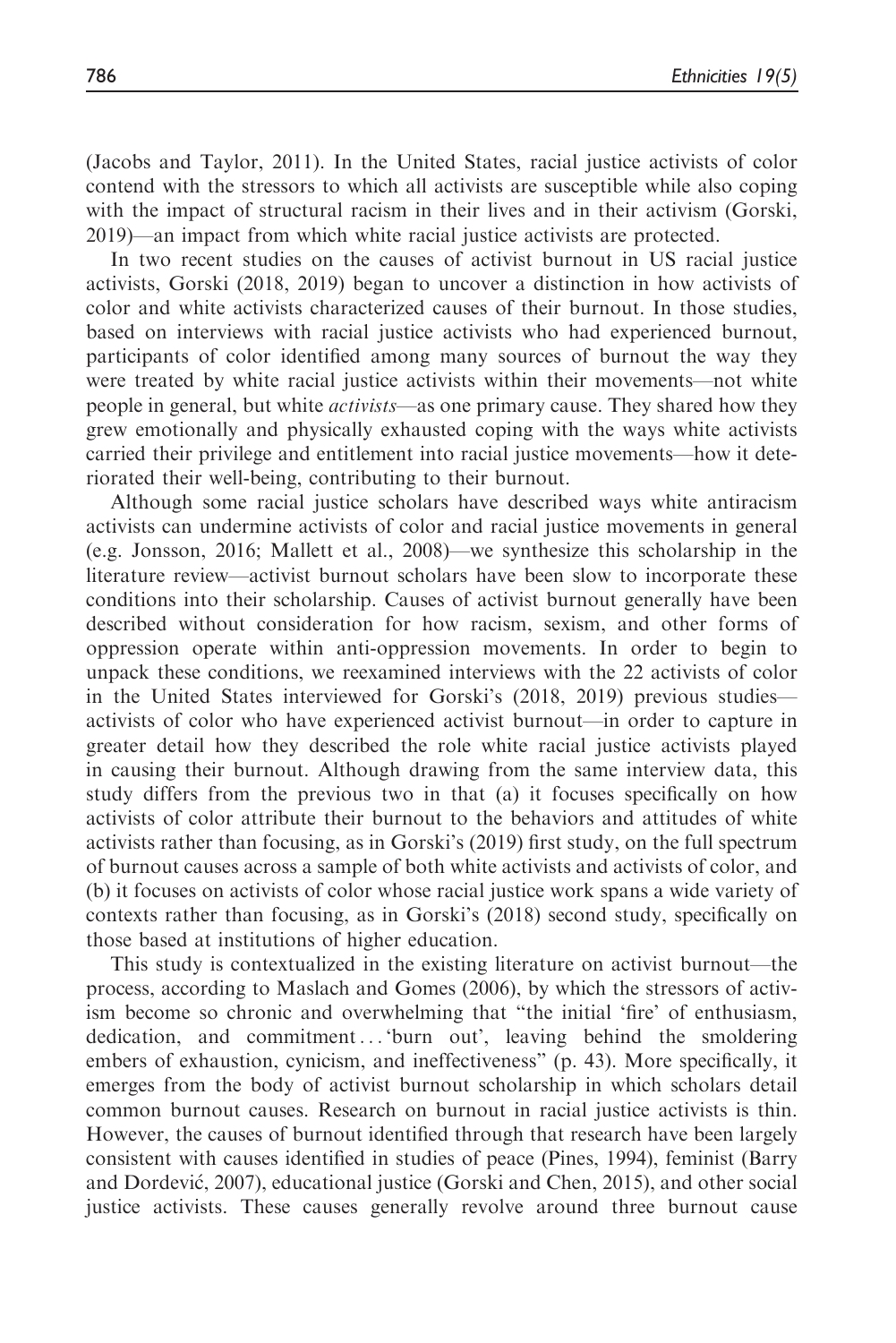categories: (1) internal causes associated with the pressure activists put on themselves due to deep levels of commitment to social causes (Lowan-Trudeau, 2016; Pines, 1994), (2) external causes associated with retaliatory repercussions of challenging institutionalized power and structural injustice (Jones, 2007; Pigni, 2013), and (3) within-movement causes associated with how activists treat one another and how activists are treated by social movement organizations (Plyler, 2006; Rettig, 2006). Unfortunately, as stated earlier, activist burnout scholarship has failed to account for what Gorski's (2018, 2019) previous studies began to show constitute one cause of burnout in racial justice activists of color: coping with the attitudes and behaviors of white racial justice activists. As such, we adopted a grounded theory approach. We examined interview data gathered from activists of color who have experienced burnout in order to develop new insights, through their stories, about the nature of activist burnout.

Embracing conceptualizations of "activists" used in previous activist burnout studies (Gorski and Chen, 2015; Pines, 1994), "racial justice activists" and "antiracism activists" in this study are people who identify antiracism activism as their primary lifework. Following Szymanski's (2012) study on the experiences of racial justice activists, "activism" is action taken to effect social or political change. Although a small number of participants worked full time for racial justice organizations, most participated in their activism outside their non-activist jobs (see Table 1 for a summary of participant identities and areas of activist focus).

### Researcher positionalities

Paul is a white, cisgender, heterosexual, middle-class man who has been a racial and economic justice activist for nearly 25 years. He has never experienced fullfledged activist burnout, but he has experienced and observed conditions that often are associated with it. He feels particularly connected to this issue due to his role as a mentor to young activists, predominantly women of color—a role he has played as a professor teaching social justice-oriented courses and as a community activist. He recognizes that his privileged identities can make it difficult for him to recognize and understand the nuances described by participants of this study.

Noura is a Palestinian-American, cisgender, middle-class woman, with the benefit of higher education and fluency in two languages. She has been active in social justice movements in the United States and the Middle East for two decades in her capacity as a student activist, a community organizer, an employee of a national advocacy organization, and a human rights attorney. Most recently, her move to the academy has given her a comfortable distance from which to observe movement work and become involved in her capacity as a scholar-activist. She has experienced activist burnout at least three times over the course of her involvement in movement work. She is aware of her privileges as well as the risk of over-identifying with the participants and projecting her experiences onto their narratives.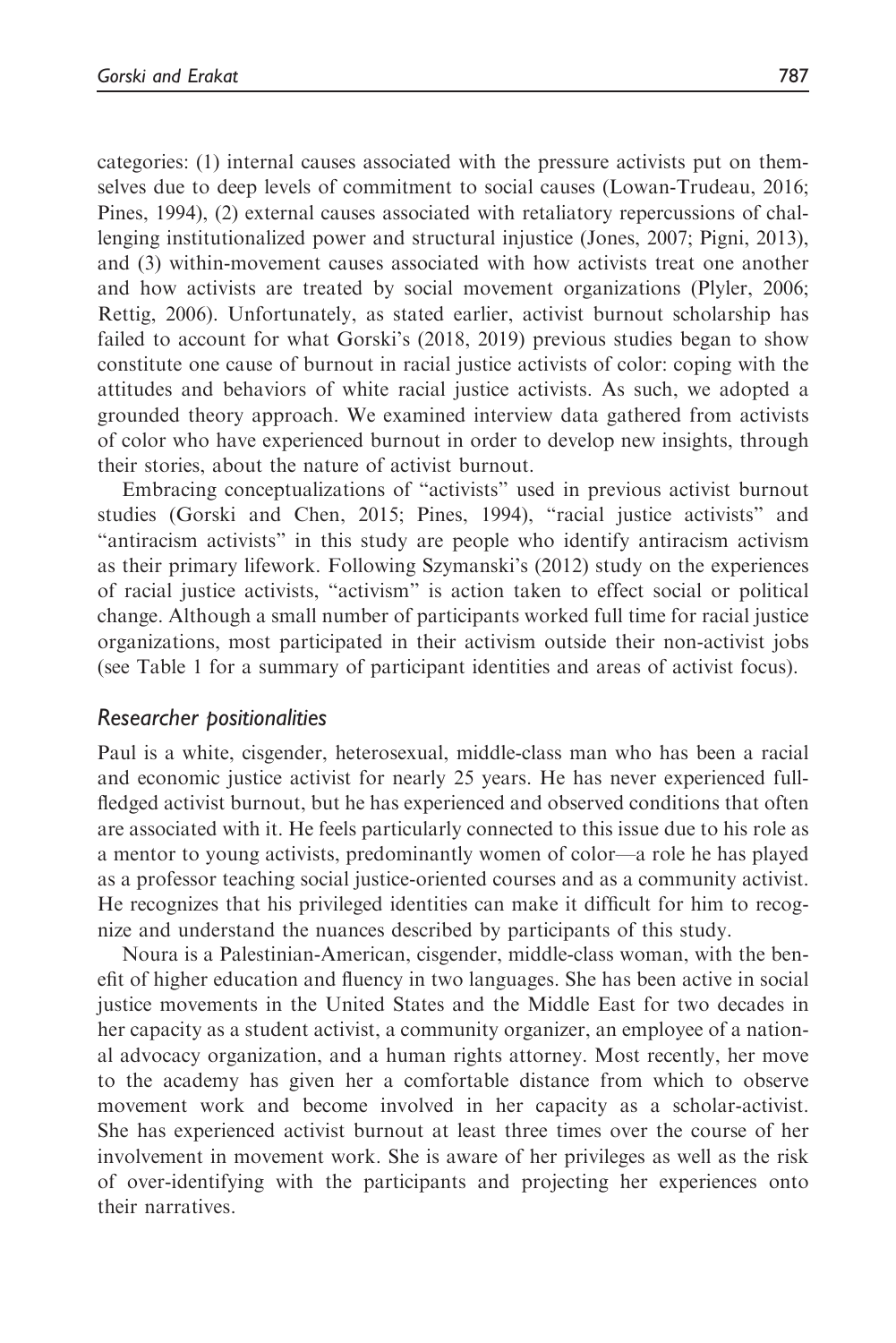| Participant<br>pseudonyms Race |                                              | Gender status | Socioeconomic activist | Years of | Primary focus of racial<br>experience justice activism  |
|--------------------------------|----------------------------------------------|---------------|------------------------|----------|---------------------------------------------------------|
| Alejandro                      | Latino                                       | Male          | Middle class           | 13       | Educational<br>opportunity                              |
| Andrew                         | African American                             | Male          | Middle class           | 20       | Youth justice                                           |
| Anna                           | Latina                                       |               | Female Middle class    | 30       | Chicanx justice                                         |
| Barbara                        | African American                             |               | Female Working class   | 50       | Foreign policy                                          |
| Barry                          | African American                             | Male          | Working class          | 25       | Community organizing<br>in Black<br>communities         |
| <b>Beverly</b>                 | African American                             |               | Female Working class   | 30       | Healthcare                                              |
|                                | Christopher African American                 | Male          | Poor                   | 15       | Judicial system                                         |
| Cristina                       | Latina                                       |               | Female Middle class    | 12       | <b>Black Lives Matter</b>                               |
| Deborah                        | African American                             | Female Poor   |                        | 15       | <b>Black Lives Matter</b>                               |
| Felicia                        | Latina and Asian<br>American                 |               | Female Middle class    | 31       | Educational<br>opportunity                              |
| Gerald                         | African American                             | Male          | Upper middle<br>class  | 18       | Educational<br>opportunity                              |
| Gregory                        | African American                             | Male          | Middle class           | 15       | Police violence                                         |
| Jonathan                       | African American                             | Male          | Middle class           | 16       | Education                                               |
| Kevin                          | African American and Male<br>Native American |               | Middle class           | 30       | Food justice                                            |
| Lila                           | Arab American                                | Female Poor   |                        | 8        | Science, technology,<br>engineering, and<br>math access |
| Nicole                         | African American                             |               | Female Working class   | 18       | Mass incarceration                                      |
| Norman                         | Asian American                               | Male          | Middle class           | 18       | Private schools                                         |
| Rochelle                       | African American                             |               | Female Middle class    | 24       | Juvenile justice                                        |
| Rosa                           | Latina                                       |               | Female Working class   | 15       | Undocumented<br>immigrant rights                        |

#### Table 1. Participant demographics.

## Literature review

This study is situated at the nexus of two primary knowledge bases. The first, drawn from the larger literature on activist burnout, is scholarship on its causes—especially the within-movement causes related to how activists treat one another. The second is the thin, but growing, scholarship on the attitudes and behaviors of white racial justice activists and their implications for activists of color.

### Within-movement causes of activist burnout

Rettig (2006) described activist burnout as when activists are forced to disengage involuntarily from their activism due to the accumulative effects of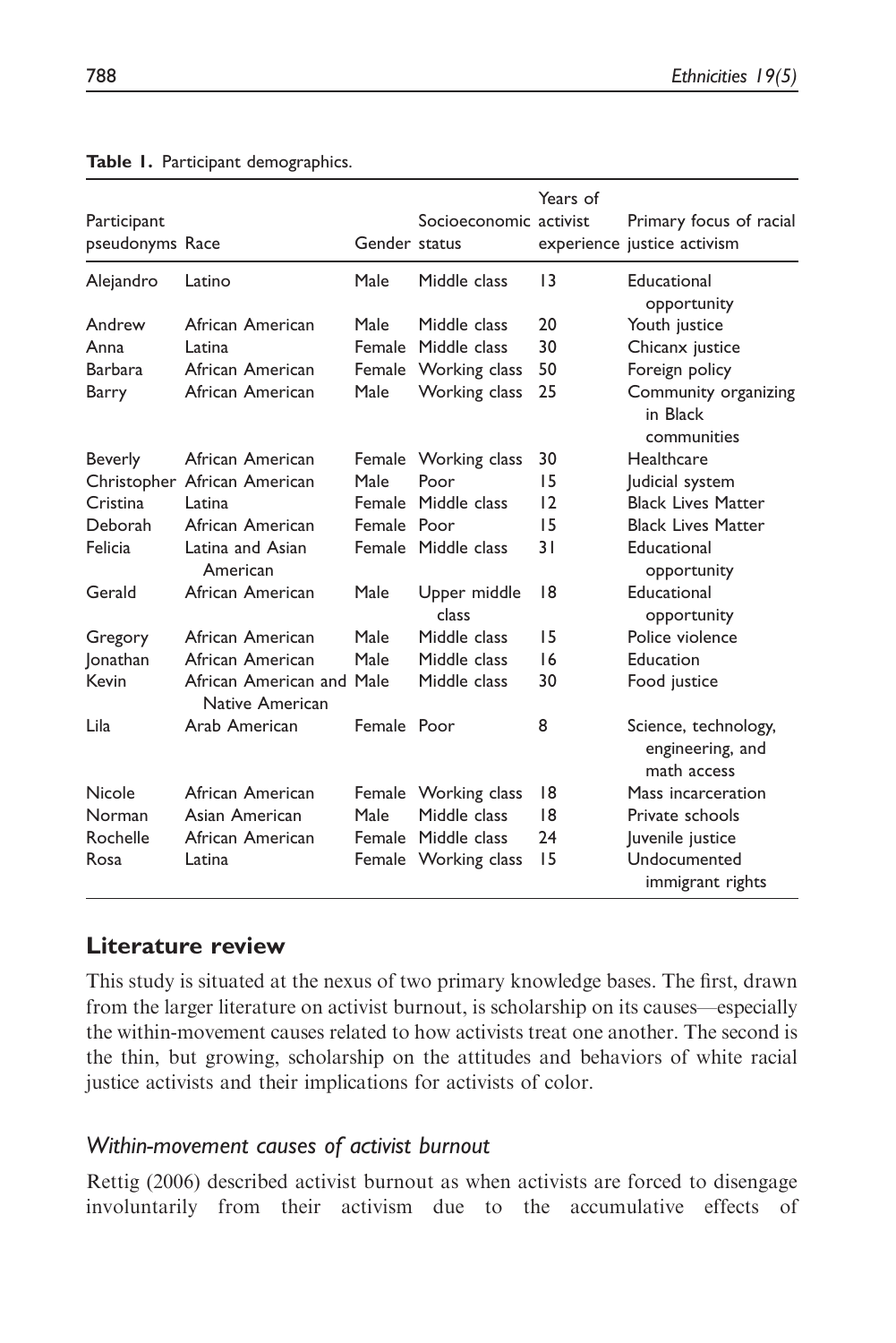activism-related stressors. Scholars have begun to identify the primary causes of activist burnout, mapping the conditions that most often contribute to these stressors. As mentioned earlier, these conditions generally have been synthesized into three categories: internal, external, and within-movement causes (Gorski and Chen, 2015). Although most studies on activist burnout have focused on peace, feminist, educational justice, and other movements (see, e.g. Pines, 1994), the couple of studies on burnout in racial justice activism (Gorski, 2018, 2019) drawn from the same data as the current study, confirmed the relevance of these three cause categories when it comes to patterns of burnout in racial justice activists.

For example, activists attribute their burnout to in-fighting, ego-clashes, and judgmentalism within their movements (Nair, 2004; Norwood, 2013). They grow frustrated, then exhausted, enduring intergenerational tensions among activists, and movement cultures that foster competition rather than cooperation (Gomes, 1992; Maslach and Gomes, 2006). Activists even point to the reproduction of the conditions they joined movements to fight—racism, sexism, and heterosexism, for example within their movements as a significant cause of their burnout (Finn, 1990; Gorski, 2019).

The present study was compelled, in part, by one notable difference between the findings from the aforementioned studies on the causes of burnout in racial justice activists and those from studies on burnout in other activists. In every case, withinmovement conditions proved in previous studies to be a major burnout cause (e.g. Plyler, 2006; Vaccaro and Mena, 2011). In Gorski's (2018, 2019) studies of racial justice activists, however, activists' attributions of their burnout to withinmovement conditions appeared intensified relative to their discussion of internal or external causes. Based on interviews with 30 racial justice activists who had experienced burnout—the larger sample, which included both white activists and activists of color, from which the present study's participants were pulled—Gorski (2019) concluded that participants described internal and external burnout causes as though they were predictable costs of activism: "They expected backlash. They recognized their propensities for working to exhaustion. These were predictable burnout sources" (p. 15). Participants described within-movement causes with elevated incredulity, often saying explicitly they were the primary causes of their burnout. Many participants described it as especially devastating when they found the tensions, judgments, and ego clashes they experienced from non-activists reproduced within activist spaces. No previous study has specifically and deeply examined the impact of these sorts of within-movement tensions on activist burnout. This finding was our impetus to look more closely at these tensions within the stories of the participants of color from that previous study. They became the sample for the current study.

## White activists and the burnout of activists of color

A small subset of scholarship on racial justice activism examines the ways white racial justice activists carry privilege and entitlement into racial justice movements.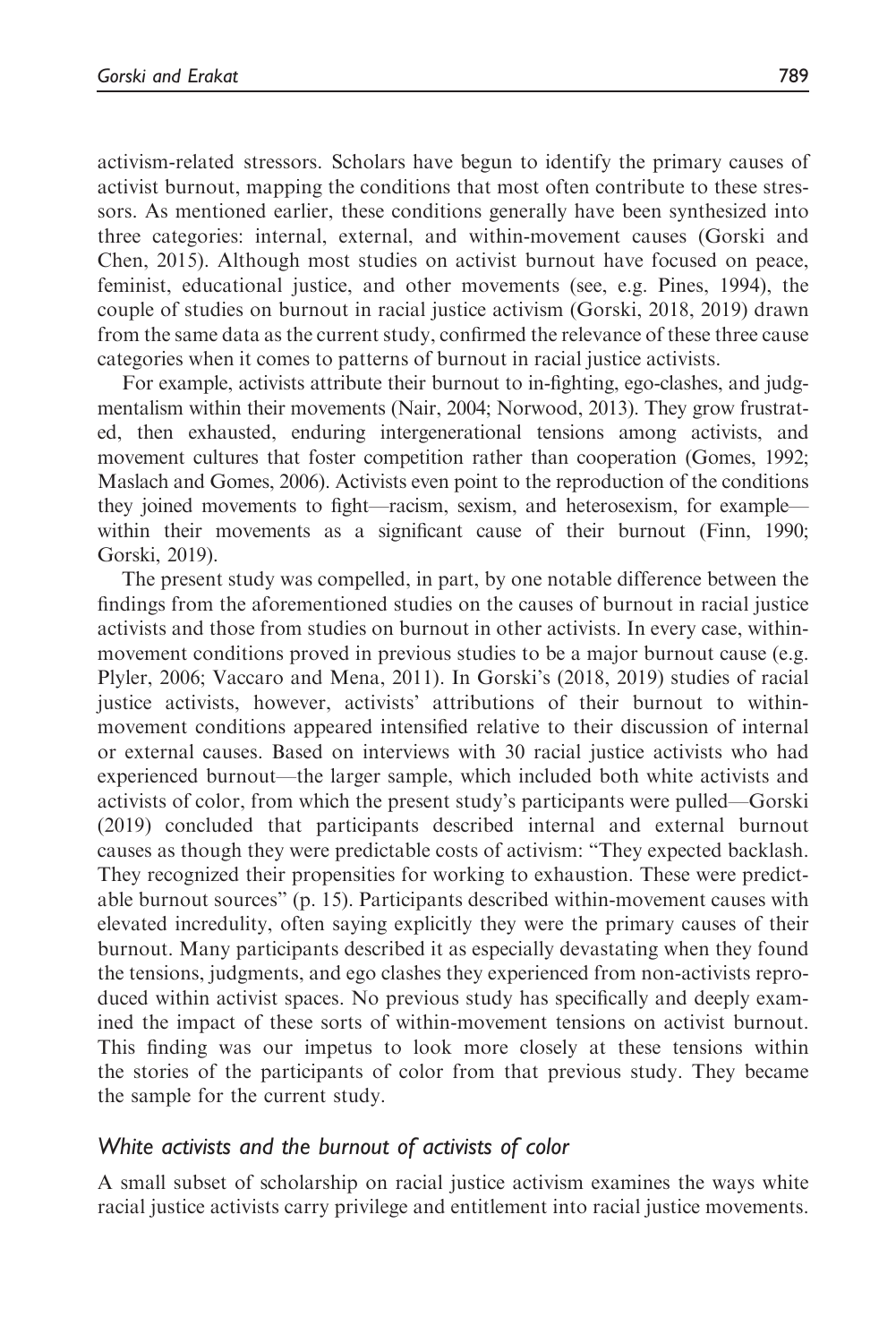Although white racial justice activists tend to philosophically embrace a critical consciousness regarding their whiteness and racial positionalities (Eichstedt, 2001; Warren, 2010), many struggle to apply that consciousness in antiracist practice (Case, 2012; Jacobs and Taylor, 2011). As a result, they risk undermining movement initiatives and impeding movement progress.

For example, Jonsson (2016) described how white racial justice activists tend to appropriate antiracist organizations by usurping power from activists of color. In their study of a racial justice grassroots organization, Jacobs and Taylor (2011) found that white activists wanted activists of color to assume leadership, but that this was less about a desire to be in service to leaders of color than a desire to relinquish responsibility for engaging deeply in the organization's work. In her study of white racial justice activists, Case (2012) determined that, despite dedication to racial justice ideals, many struggled to recognize manifestations of racism that were obvious to activists of color. A study by Warren (2010) showed that white activists tended to carry defensiveness, a symptom of white guilt, into their movements, potentially undermining the possibility of effective and efficient collective action. The scholars who conducted these studies did not connect their findings explicitly to burnout in activists of color. However, they described conditions that could exacerbate the threat of burnout for activists of color by reproducing racism within antiracism movements.

A couple of essays about activist burnout and persistence have alluded to ways that sexism could exacerbate burnout in women feminist activists (Barry and Dordević, 2007; Bernal, 2006), but these studies referred to how women activists were treated by forces outside their movements. Scholarship on activist burnout has only recently considered how these sorts of oppressive conditions within social movements—conditions dominant-identity activists (such as white racial justice activists) cause for marginalized-identity activists (such as racial justice activists of color)—differently inform their burnout experiences. Based on the aforementioned previous studies of burnout causes in racial justice activists, Gorski (2019, 2018b) reported that, among other within-movement causes, activists of color commonly attributed their burnout to racism they experienced from white racial justice activists, white "allies," who undermined their work, refused to accept leadership from activists of color, and took credit for their ideas.

Those previous studies focused *broadly* on burnout causes in racial justice movements—internal, external, and within-movement causes. Given this breadth and the need to describe findings from a variety of burnout causes, they did not deeply or specifically explicate the relationship between burnout in activists of color and the behaviors and attitudes of white activists—the objective of this study. In fact, previous to this study, no study has focused specifically and deeply on how the behaviors and attitudes of white racial justice activists contribute to burnout in racial justice activists of color. The only study we could find that began to address these conditions was Vaccaro and Mena's (2011) study of the mental health implications of activist engagement for queer college activists of color. They described how, among other stressors, participants experienced racial alienation within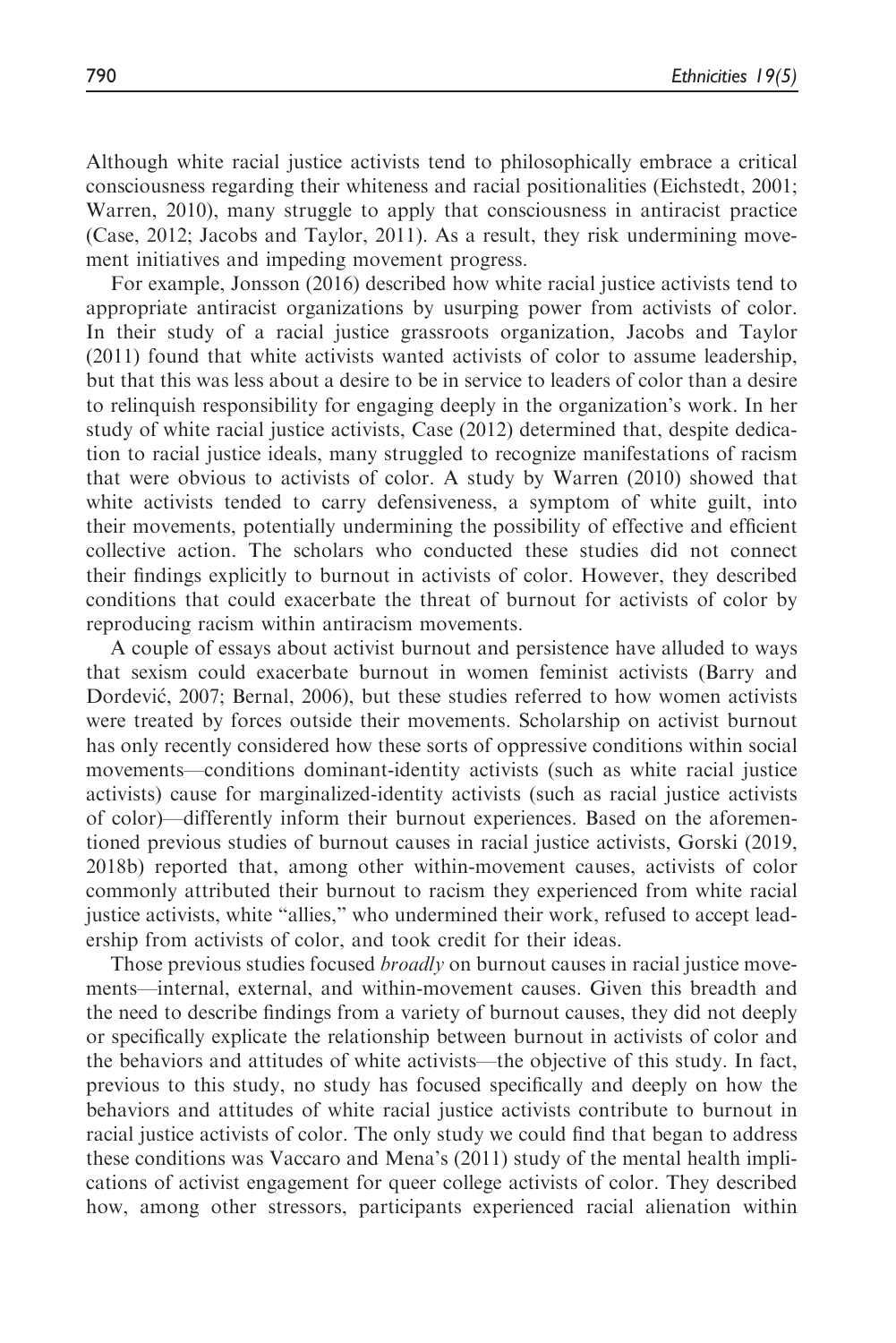majority-white queer justice organizations. Although they did not provide much detail about the behaviors and attitudes among white queer justice activists that alienated the activists who participated in their study, Vaccaro and Mena (2011) appear to be the first scholars to at least allude to this sort of tension in a study related to activist burnout.

# Methodology

Due to the thinness of existing scholarship on the impact for activists of color of white activists' engagement in racial justice movements, and the near-absence in this scholarship of analyses regarding the relationship between this impact and activist burnout, we opted to embrace a grounded theory approach. Charmaz (2013) argued that grounded theory offers flexibility to produce fresh analyses, especially when studying social justice related phenomena largely unexplored in existing scholarship. Due to our interests in racial justice and with the sustainability of fellow activists and racial justice movements, we embraced Charmaz's (2008) framing of constructivist grounded theory, understanding that the research process is interactive and informed by the researchers' positionalities—that data are, in essence, co-constructed by researchers and participants. Our hope was to begin to develop an understanding of the relationship between burnout in the racial justice activists of color we interviewed and the challenges they face coping with the behaviors and attitudes of white activists.

## **Participants**

The focus of our analysis was a series of 22 semi-structured interviews of racial justice activists of color in the United States who had experienced activist burnout. These interviews were drawn from a larger sample of 30 interviews with racial justice activists—both of color and white—who had experienced burnout and comprised the data for Gorski's (2018, 2019) previous studies of burnout in racial justice activists. They met two criteria. They (a) identified racial justice activism as their primary lifework and (b) reported experiencing burnout from their engagement in racial justice activism. In order to avoid confusion about popular uses of burnout, prospective participants were provided a description of activist burnout based on existing social movement scholarship as synthesized earlier (Maslach and Gomes, 2006; Rettig, 2006) and chosen only after confirming they had experienced burnout according to that description. Due to our specific interest in how activists of color characterized the roles of white activist allies in their burnout, we excluded white participants and included all participants of color from the original sample.

Participants in that original sample were identified through snowball sampling. Social media posts were used to recruit activists interested in participating. Sites used by antiracism activists, such as the Facebook page of the White Privilege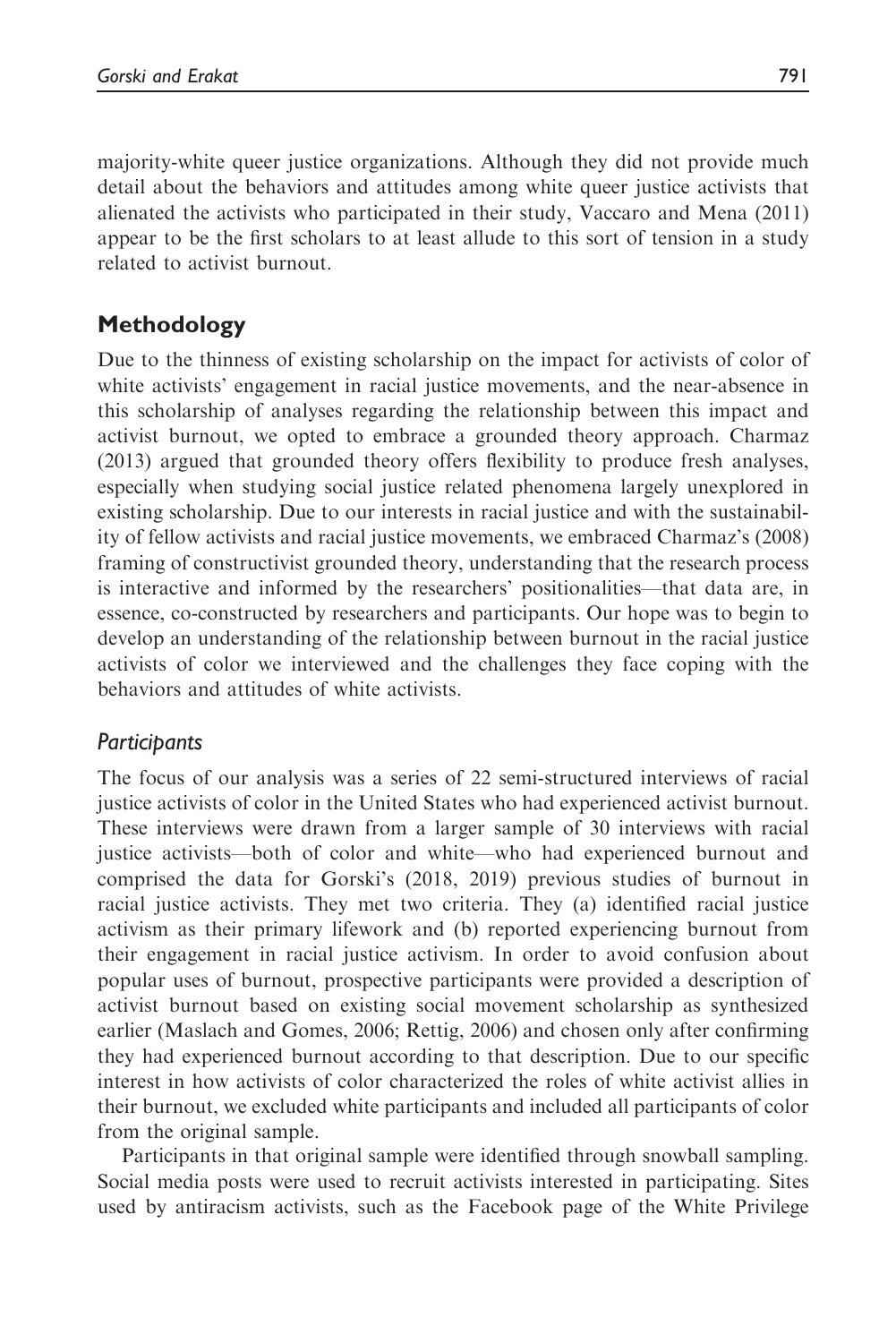Conference, were targeted. We invited potential participants reached in this manner to send the request to others potentially interested in participating.

Participants were diverse identity-wise and in terms of the racial justice issues they addressed in their activism. We assigned each a pseudonym and avoided using potentially identifying institution or place names to protect their anonymity. Table 1 provides an overview of participants' identities and activist foci.

### Data collection

The interview protocol, which was crafted based on understandings of activist burnout gleaned from existing burnout theory (Cox, 2011; Maslach and Gomes, 2006) and from previous studies on the causes of activist burnout in social justice activists (Chen and Gorski, 2015; Plyler, 2006), contained 12 open-ended items constructed to elicit participants' stories about the symptoms, causes, and consequences of their burnout. When it came to the causes of their burnout, participants were asked to identify the primary causes, the extent to which they attributed their burnout to conditions inside and outside their organizations or movements, and how they would describe those conditions. Participants were not asked specifically about their experiences with white activists or any other specific potential cause of burnout.

Social movement scholars who would have been eligible to participate were invited to review and share feedback on the instrument. The final protocol reflected their feedback.

We focused in the present study on burnout causes and particularly on those related to engagement with white racial justice activists. However, due to the openended nature of the interviews, participants often described burnout symptoms, causes, and consequences simultaneously. As a result, all data in the 22 interviews were examined in an attempt to understand how participants characterized the impact of white activists on their burnout.

Interviews, conducted in person or via telephone or teleconference, lasted 60–90 minutes. In several cases, we requested follow-up interviews to clarify participant responses.

### Analysis

We analyzed data using Strauss and Corbin's (1990) three-tiered coding approach. First, using open coding, we arranged data by general themes. For example, a theme that emerged early in the analysis was that participants did not feel they could trust the intentions of white activists. Then, we reexamined data organized by these big themes, looking for patterns and relationships in order to delineate more specific subthemes—a process called axial coding by Strauss and Corbin (1990). We found, for example, that participants characterized the relationship between their distrust for white activists and their burnout more specifically around ways they felt undermined by white activists who softened the politics of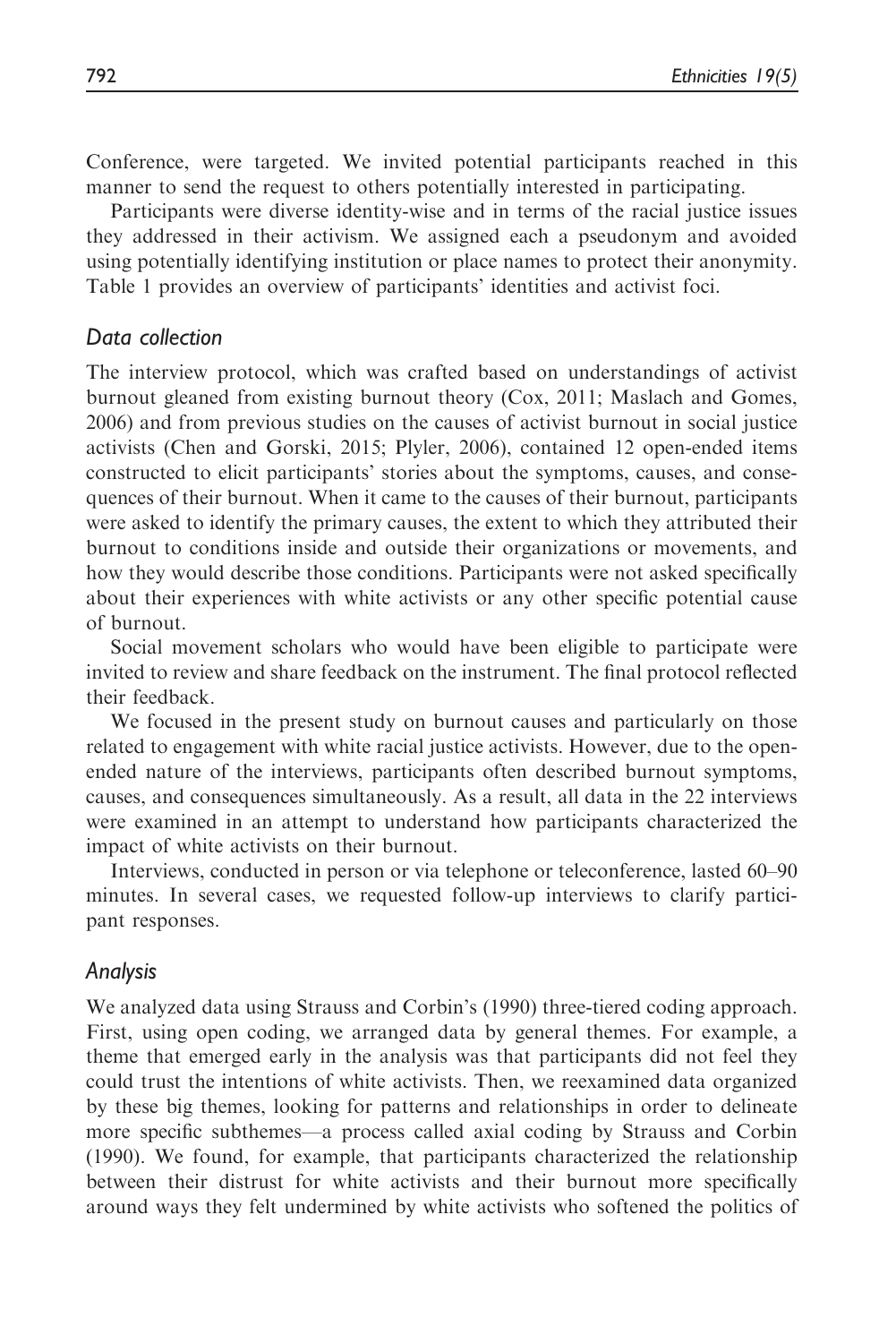racial justice work and ways they felt white activists failed to prepare themselves with sufficient understandings of structural racism. The researchers engaged in open and axial coding separately, then met to compare and discuss what we found until we reached consensus on major themes and subthemes. Lastly, we collaboratively used Strauss and Corbin's (1990) collective coding to revisit these subthemes with the goal of identifying each one's intricacies and relationships with the others. These became our primary findings.

### Quality and trustworthiness

We took several actions to attend to quality and trustworthiness, starting with participant selection and data collection. In an effort to strengthen credibility, we used a form of member checking (Lincoln and Guba, 1985), inviting participants to review transcripts and notes from their interviews. Additionally, we practiced triangulation, incorporating both analyst triangulation (using both researchers to examine data and findings separately) and theory triangulation (examining data both through activist burnout theory and elements of critical race theory) into our analysis process (Creswell, 2007).

For the purposes of conformability, we reflected constantly on our positionalities as researchers and how they might influence our data collection and analysis. Specifically, we followed two suggested processes for reflexivity (Merriam, 2009). First, we engaged in ongoing dialogue throughout our collaboration as coresearchers coming from very different perspectives and identities, allowing us to question and reflect on our own and one another's biases and presumptions related to the research process and findings. Second, we crafted researcher positionality statements in order to help readers understand our potential subjectivities.

## Findings

Overall, of the 22 racial justice activists in our sample, 18 (82%) identified the behaviors and attitudes of white racial justice activists as a major source of their burnout. This finding is notable, again, in light of the fact that participants were not asked specifically about white activists. They were asked open-ended questions about, for example, the extent to which their activist burnout could be attributed to "conditions within racial justice organizations and movements."

In this section, we report findings from an analysis of how those 18 activists of color characterized the ways white activists contributed to their burnout. Analysis resulted in five cause themes: (a) harboring unevolved or racist views, (b) undermining or invalidating participants' racial justice work, (c) being unwilling to step up and take action when needed, (d) exhibiting white fragility, and (e) taking credit for participants' racial justice work and ideas. Although some of these themes overlap—participants described individual experiences that could fit into more than one theme—we distinguished them in order to delineate the variety of ways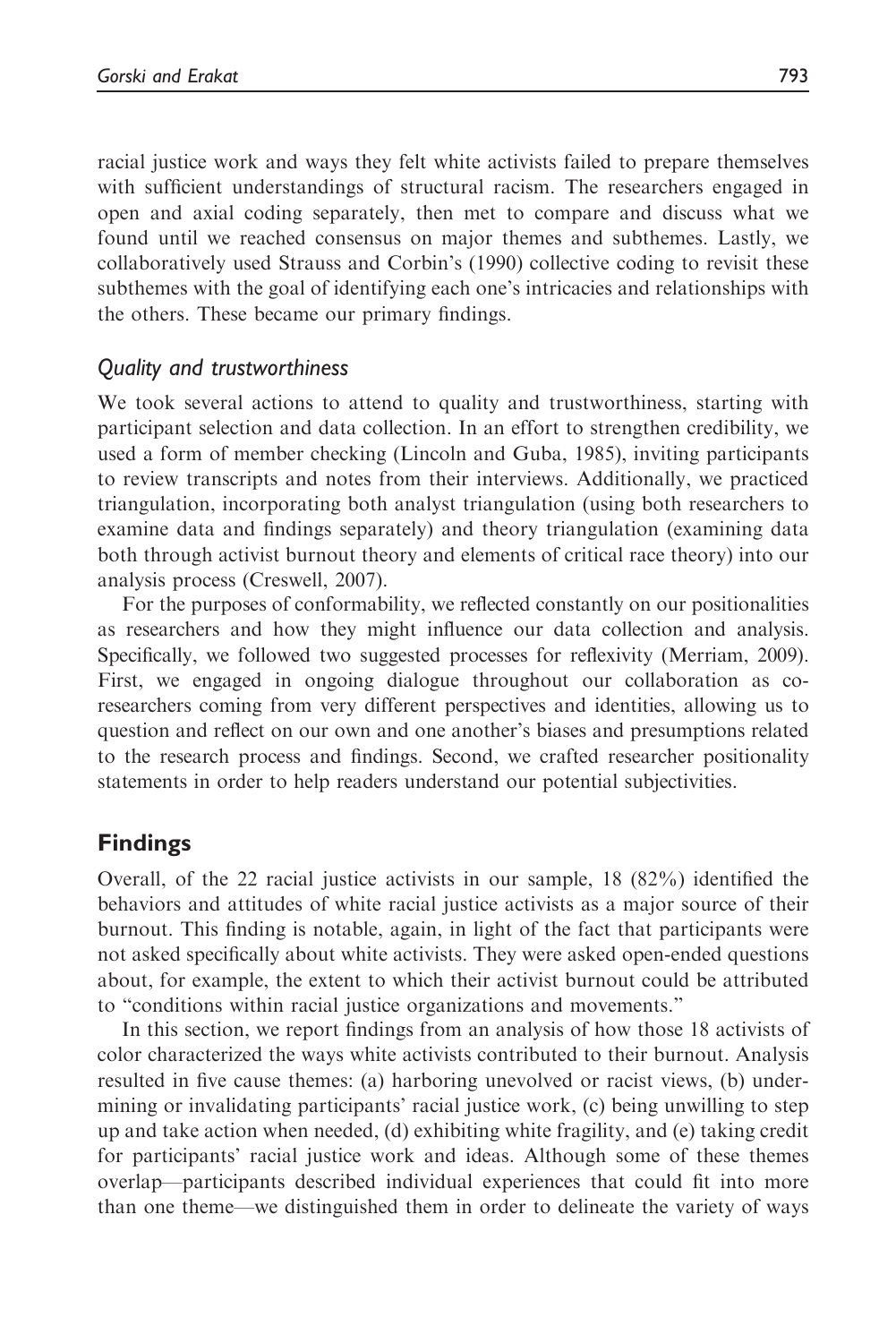white activist engagement in racial justice activism can be associated with burnout among activists of color.

### Harboring unevolved or racist views

Thirteen participants (72.2%) attributed their burnout, in part, to unevolved or racist views among white activists. They described activists who failed to enter movements with the depth of understanding necessary to contribute to movement goals or who failed to engage without unleashing their privilege and entitlement onto activists of color. Participants felt disappointed and emotionally exhausted regularly encountering white people within their movements who espoused racist views. As Gerald emphasized, his frustration with white people who self-identify as activists is "more challenging if it's [somebody] you've been partnering with" who is espousing racist views, such as by "say[ing] something from a very cultural deficit perspective." White activists' lack of understanding of racism and habit of carrying racist views into racial justice spaces imposed a burden on activists of color. They were forced to expend activist energies teaching white "allies" about racism and withstanding pushback from white activists who refused to scrutinize themselves, hastening their burnout.

Rosa captured many participants' disappointment with the lack of preparation of white activists and with having to shoulder the burden of educating them, often in the face of resistance. Her burnout was exacerbated when she learned over and over that:

... my [white] allies aren't really the allies I thought they were ... As an educator I know everyone is developing from wherever they are ...But I feel like if we're colleagues you should at the very least listen to what I'm saying. At least try to understand where I'm coming from. So my burnout comes from being everyone's teacher, including people I think should know better.

Several participants attributed their burnout, in part, to white activists who were resistant to learning from activists of color and who often perceived themselves as more racially conscious than they actually were. Anna's burnout was elevated by "white males who ... think they know it all and have never researched [racism], have never talked to other people about it; they just 'know'. And they act on what they know and ... there you go." Coping with this attitude among white activists and its implications exacerbated burnout-inducing stress for participants, whose understandings and commitments were based, not only on trainings and literature but also on lived experiences they could not escape. In this spirit, Nicole grew exhausted coping with the lack of lived knowledge among white activists, especially when mixed with delusional perceptions of expertise. She shared:

It's just crazy to me. How can you represent a community that you don't derive from or have done some extensive work in—fieldwork, on the ground grassroots work?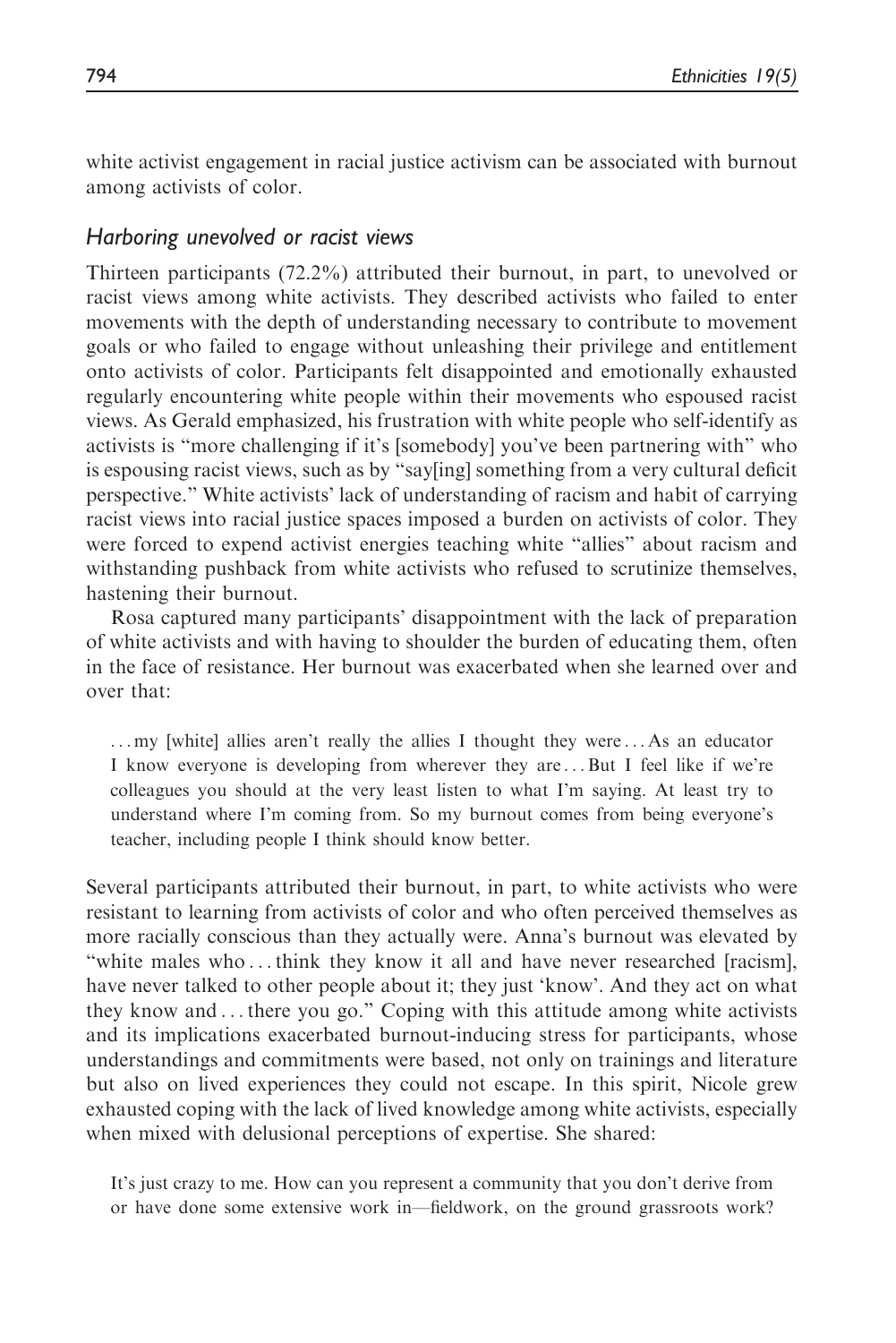I don't understand it...They just read a couple books and did a couple of workshops and it validates their expertise. That's crazy to me.

Reflecting Warren's (2010) description of white activist defensiveness, participants also attributed their burnout to instances when white racial justice colleagues took instructive critique personally. As Jonathan explained, when he tries to point out a white activist's privilege, "all hell breaks loose." Deborah described the stress she endures explaining to white activists that racial justice work is not about "targeting an entire race. We are targeting the system." It is racial privilege, she pointed out, "that allows... [white activists] to [not understand] the complications of this systemic racism." Even when participants endured the stress of spending their activist energy explaining racism to white activists—activists who, in their view, demonstrated entitlement simply by entering movements without the basic understandings necessary to engage effectively—they often were met with stress-inducing defensiveness. (We discuss this defensiveness and its relationship to white fragility in more detail later.)

Participants attributed their burnout to a variety of other manifestations of white activists' shallow understandings of racism. One highlighted a white activist referring to an acquaintance as a "black friend" and using a racial slur to describe that friend. Another described a white activist saying, "I hate the Confederate flag" to earn social affirmation from activists of color while harboring significant misunderstandings about the historical significance of Confederate symbols. In other cases white activists' racial justice vocabulary and theoretical knowledge masked deeper, unexamined, racism. Rochelle shared how she initially was drawn to a white activist who had well-cultivated racial justice vocabulary and theoretical knowledge, but eventually learned in practice that "she was often the bigot and the racist in a group."

Encounters with white activists' racist views were not only stressful but, over time, affected how participants saw themselves as people and activists. Mirroring the stories of several participants, Nicole explained that the inability or unwillingness of white activists to understand how whiteness is socially constructed to reify and justify racism frustrated her to such an extent it deteriorated her effectiveness as an activist—a key sign of burnout. "Anger wouldn't allow me to tap into my higher self," she shared.

#### Undermining or invalidating racial justice work

Eight participants (44.4%) attributed their burnout in part to white activists undermining their racial justice efforts and invalidating their perspectives as activists of color. In the worst cases, white "allies" attempted to sabotage them and disrupt racial justice initiatives. These experiences exacerbated a sense of frustration and mistrust within the organizations in which participants were involved.

The frustration stemmed, in part, from an expectation among participants that their lived experiences in marginalized communities should afford them some authority in racial justice movements. Capturing many participants' feelings, Deborah explained, "White allies need to understand that ... [they] need to take directions from us." Many participants described specific experiences in which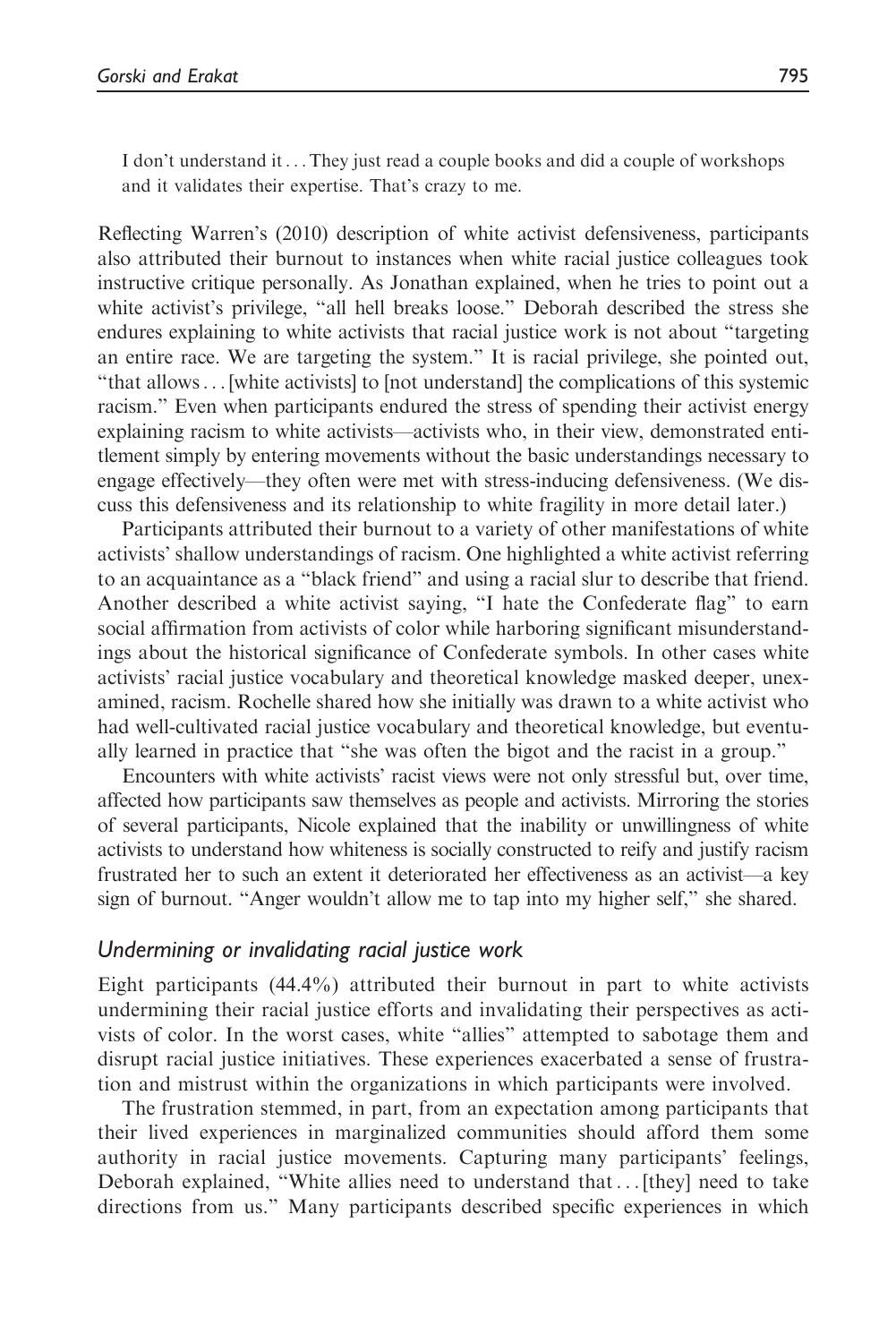white activists instead minimized or silenced their expertise. For example, Nicole shared how a white activist asked her to collaborate on a racial justice initiative in a Black community, then ignored her advice. Like other participants, the way she was treated by her white activist colleague made her feel invisible even though, as an African American woman, she felt she had more expertise and experience than him. Andrew recounted witnessing white male activists speaking excessively in meetings, marginalizing women of color. He described this as a "double whammy": "They are getting hit from all sides and their voices often ... are never heard." Like many participants, Andrew's intersectional consciousness as an activist of color heightened his sensitivity to micro- and macro-aggressions, intensifying the impact of his frustration with white activists. These experiences led him and other participants to distrust white activists, making collaboration inefficient and mentally exhausting.

Participants also attributed their burnout to white activists asking them to temper their emotions. Notably, research on racial justice activist engagement shows that individuals' experiences with structural racism is an important predictor of engagement—the more individuals perceive they are impacted by structural racism, the more likely they are to engage in antiracism activism (Szymanski, 2012; Szymanski and Lewis, 2015). So it became an additional stressor when white activists asked participants to swallow their emotions; it felt like a rejection of the activists themselves and a dismissal of their experiences withstanding racism. Andrew described how, despite demands from white activists, he could not curb his emotional response to injustice: "This [victim of racism] could have been me; this could have been my kid." He lamented how "tiring" it becomes when "well-intentioned, progressive [white] people who think they are lovers of justice" consistently marginalize his emotional responses to racism.

In the worst cases, activists of color described explicit attempts by white activists to undermine them, igniting their burnout. Capturing the experiences of many participants, Alejandro shared a story about a white colleague who identified as an activist while regularly undercutting Alejandro's antiracism efforts:

There was this guy who would always smile at me and undermine what I wanted to do. He was, like, not even passive aggressive; he was not even that veiled. He had been in the [organization] for 32 years. And so he had a lot of power, but he pretended not to have a lot of power. And I was undermined by this white dude.

This white "ally" not only undermined Alejandro, but failed to own his institutional power, exacerbating Alejandro's stress, eventually feeding his burnout. Gerald described an incident in which a white activist who worked for the same organization for which he worked falsely accused him of a crime for attending a preconference session held the day before a racial justice conference:

[I] got accused of embezzlement once because I attended [a racial justice conference] ...I was going with a white ally who was also an administrator [in my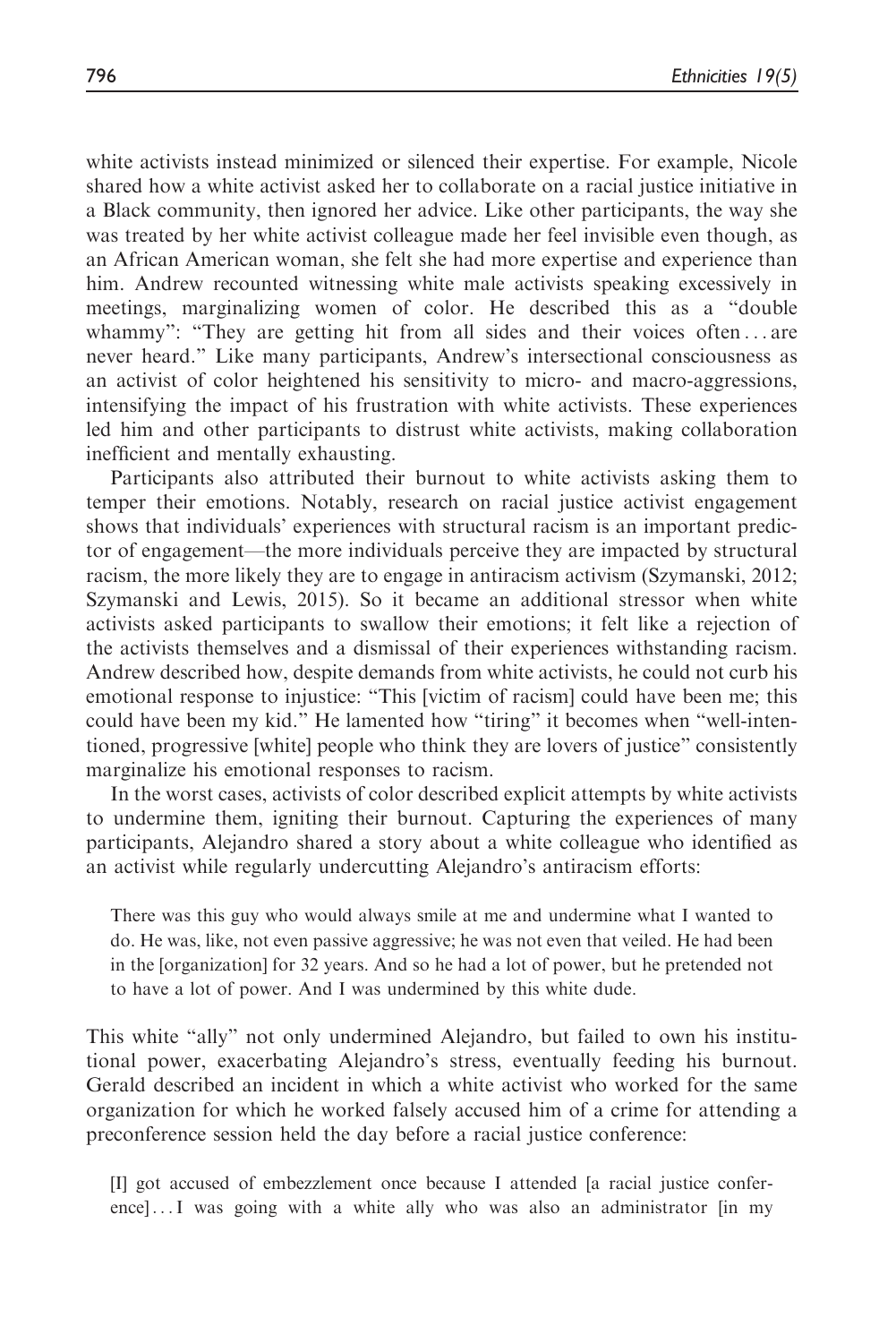organization] ...I signed up for a [preconference] institute and I went a day early [to attend the preconference session the day before the conference began]. I returned and [my supervisor] said, "I'm concerned that you are misappropriating funds. I looked online. The conference didn't begin until Thursday, yet you flew down Tuesday evening ... " And I'm thinking, where are you getting this information?... Later I find out that my white ally ... who came down two days later, had provided her with this information.

Gerald perceived the white ally's false accusation as betrayal, especially because the ally presumed he was doing something wrong without asking him, elevating his distrust of white activists. Like many of the participants, he grew emotionally exhausted managing ways white activists forced him to expend activist energy dealing with exertions of white dominance within a racial justice context.

### Being unwilling to step up to take action when needed

Nine participants (50%) attributed their burnout to the strain caused when white activists are unwilling to "step up" and take action to advance movement goals. Capturing a sentiment shared by many participants, Alejandro shared his frustration with being in spaces dedicated to racial justice activism where white activists were slow to engage beyond conversation. They mistook cross-racial dialogue and conversations about racism as activism, rarely getting around to acting on what they learned. He explained, "It was more a case of [white activists] wanting to talk about things but do nothing ... Being aware is one thing, but what is going to be different?... What are the outcomes to this awareness?"

The tendency among white racial justice activists to refuse to make themselves vulnerable for the cause when activists of color were vulnerable simply by virtue of being activists of color was particularly troubling for participants. Cristina attributed her burnout in part to seeing "[white] people who actually have the power to create systemic change" but are not willing to take a risk to achieve that change. Nicole felt worn down by not being able to escape her vulnerability as a Black woman. That vulnerability, in her words, "creat[es] a different kind of dynamic when you're doing the work." The unwillingness of white activists to bear part of the burden of her vulnerability exacerbated her stress. She asked, "How do you deal with that without losing your mind? How do you deal with that without resigning or becoming the angry Black woman?"

Many participants highlighted how vulnerability for white activists is always a choice. In some cases, participants shared, white activists were choosing not to engage fully because it would require deep self-reflection. Gerald offered an indicative experience:

I got burned from so-called white liberal progressive allies who were on board until it meant that they needed to do self-reflection, until it meant that they needed to learn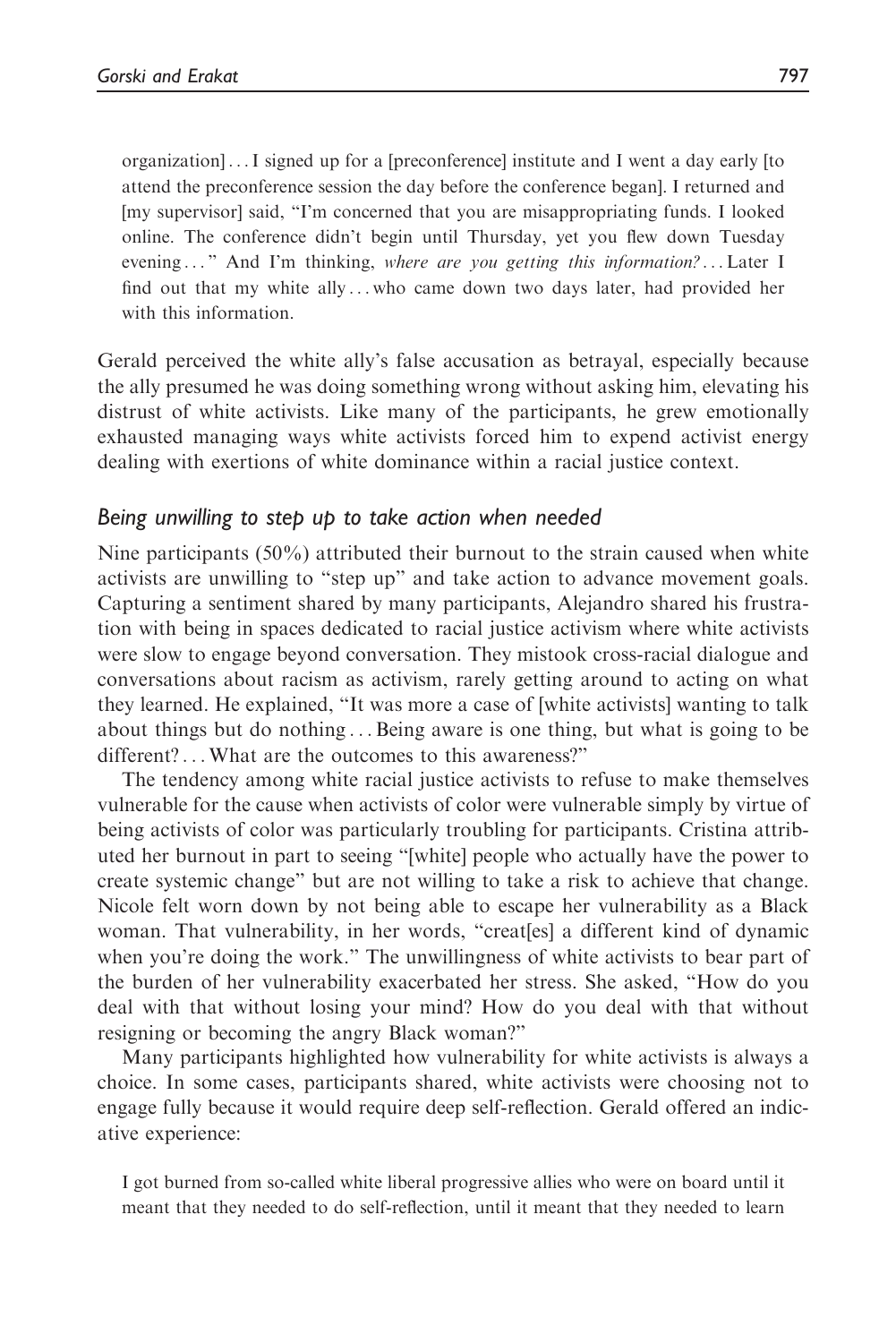about themselves and this wasn't about learning about... the poor black kid from the Bronx ...

Others grew frustrated over time as white activists justified their unwillingness to take significant action by fretting over others' potential discomfort. Andrew explained:

A lot of white folks want to benefit from [identifying with racial justice] ... But they don't want to call [racism] out because they don't want to hurt anyone's feelings. They don't want to press it. It's like, well what about those people who deal with it? I have to deal with it ... That's been a huge source of stress and burnout.

In their efforts to avoid discomfort, participants explained, white activists intensified it among activists of color, contributing to burnout.

Participants also had to manage the damage done by white activists who were willing to engage but only on their own terms. Rochelle shared a story about working with a white activist who wanted to focus on "self-healing." This white activist aligned herself with racial justice groups and engaged intellectually but never took action when movement toward racial justice was "at stake." Like other participants, Rochelle had to expend emotional energy assessing whether she felt "safe" around white activists who seem unwilling to step up or who appear to engage only for self-serving reasons.

### Exhibiting white fragility

Eight participants (44.4%) attributed their burnout in part to white fragility defined by DiAngelo (2011) as an expectation among white people that they will be insulated from race-based stress. This expectation creates an intolerance in white people for discussions about race, often leading to defensive outbursts. Notably, although white fragility has been associated with white people in general (DiAngelo, 2011; Hines, 2017), it has not to our knowledge been associated specifically with white racial justice activists. According to participants, white activists regularly exhibited this fragility, draining energy from activists of color and undermining organizational conversations about eliminating racism.

Felicia described an instance when she tried to explain to a white activist how the activist was exhibiting racism. She explained, "When I told her about [how she was exhibiting racism], she went back to [her] whiteness and said, 'Well you're just going to oppress me and call me some colonialist.'" In addition to rebuffing Felicia's intervention, the white activist also framed herself as a victim, accusing Felicia of oppressing her.

Two participants, both women, described how merely being themselves agentic, outspoken, and passionate—triggered defensive responses from white activists. Beverly described how her assertiveness was perceived as aggressive, leading white activists to question her ability to facilitate group conversations. They feared that she was "angry all the time" and framed her as an "angry Black woman."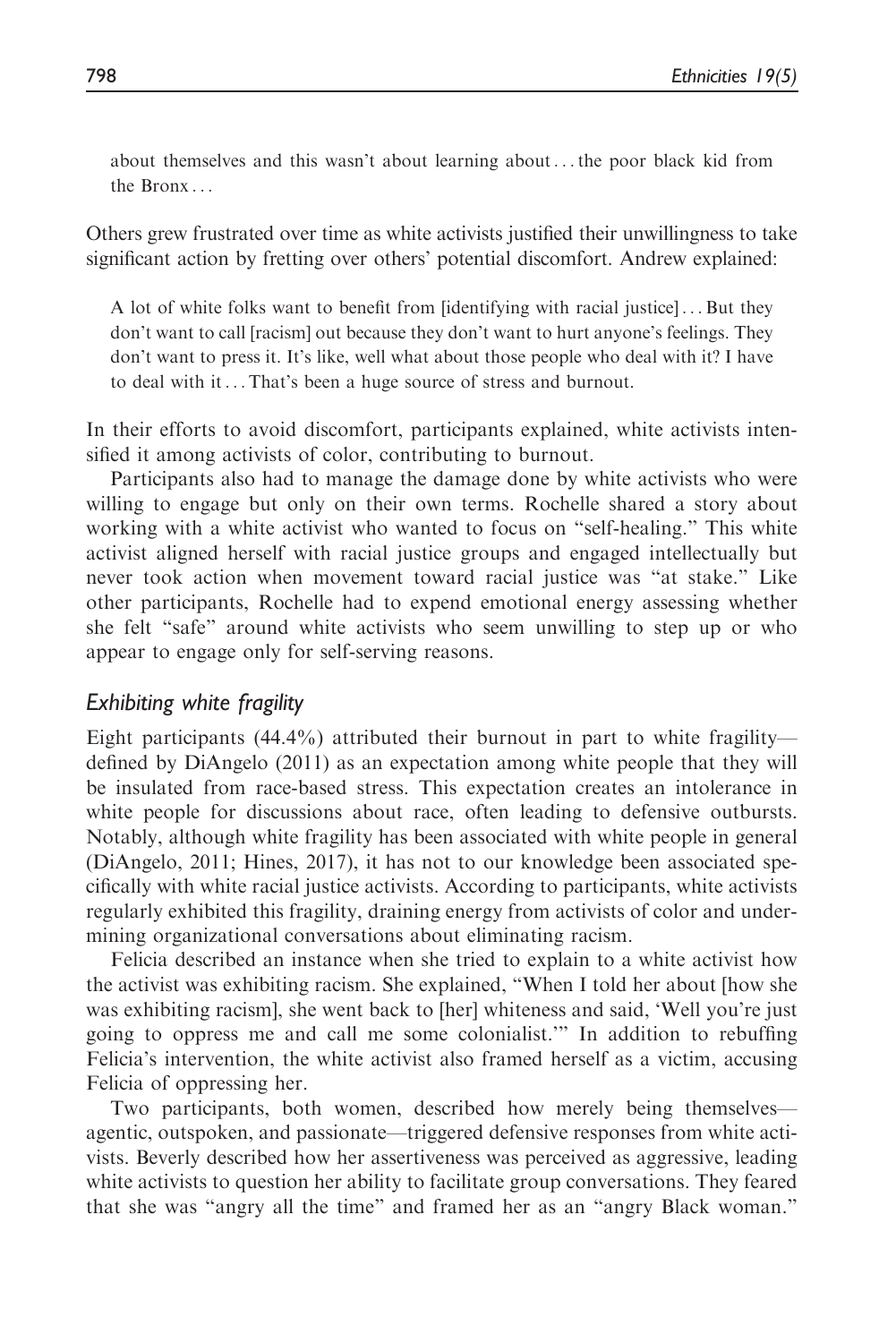This put her in a position of having to defend herself not just from racism outside her movement but also from white activists in her movement, exacerbating the threat of burnout. Rosa had a similar experience:

I have been ...told that people don't like my attitude, that I'm too aggressive ... Right now stating something clearly in a declarative way would be perceived [by white activists] as aggressive. So not only do I have to try to tell the truth about injustice in the world and the injustice in which we operate as an institution, but I also have to make other people feel good about it.

Rosa's experience illustrated how, in order for some white activists to "hear" activists of color, activists of color have to spend energy navigating white activists' fragility; participants felt they had to take a "feel good" approach to these interactions even as they bore the emotional burden of racism. Ultimately, Rosa explained, "It was the defensive response of [white] people who I call friends and who I respected [that] burned me out."

## Taking credit for the work and ideas of activists of color

According to Barry, "For whatever reason, [white activists] feel like they need the spotlight." Their need for the spotlight led some to exploit activists of color either to acquire benefits—leadership positions or speaking invitations, for example—or to win validation from activists of color. In either case, nine (50%) participants described how white activists' habit of taking credit for their work or of exploiting them in other ways contributed to their burnout.

These participants attributed their burnout in part to white activists, in Deborah's language, "coopting" their activist work for self-benefit. Rosa shared how white activists take credit for ideas they previously dismissed from her:

If we are sitting around the table ... and I have a suggestion ... and I've been thinking about it, I've been sharing it, and it's gone and ignored. And then a white colleague of mine will say the same thing, but then it's *hers*.

Felicia, an activist-educator, shared how white colleagues who do racial justice work attempt to exploit her expertise:

You know that whole dynamic of, "I need a black best friend." Now for academics, they need [to be] published with a person of color who could teach whiteness so that they end up [looking] like a racially just worker... So these are [white] people who just want to get their name published with someone who is recognized for doing racial justice.

In these cases, white activists accept benefits, such as credit and recognition, for ideas and work produced by activists of color.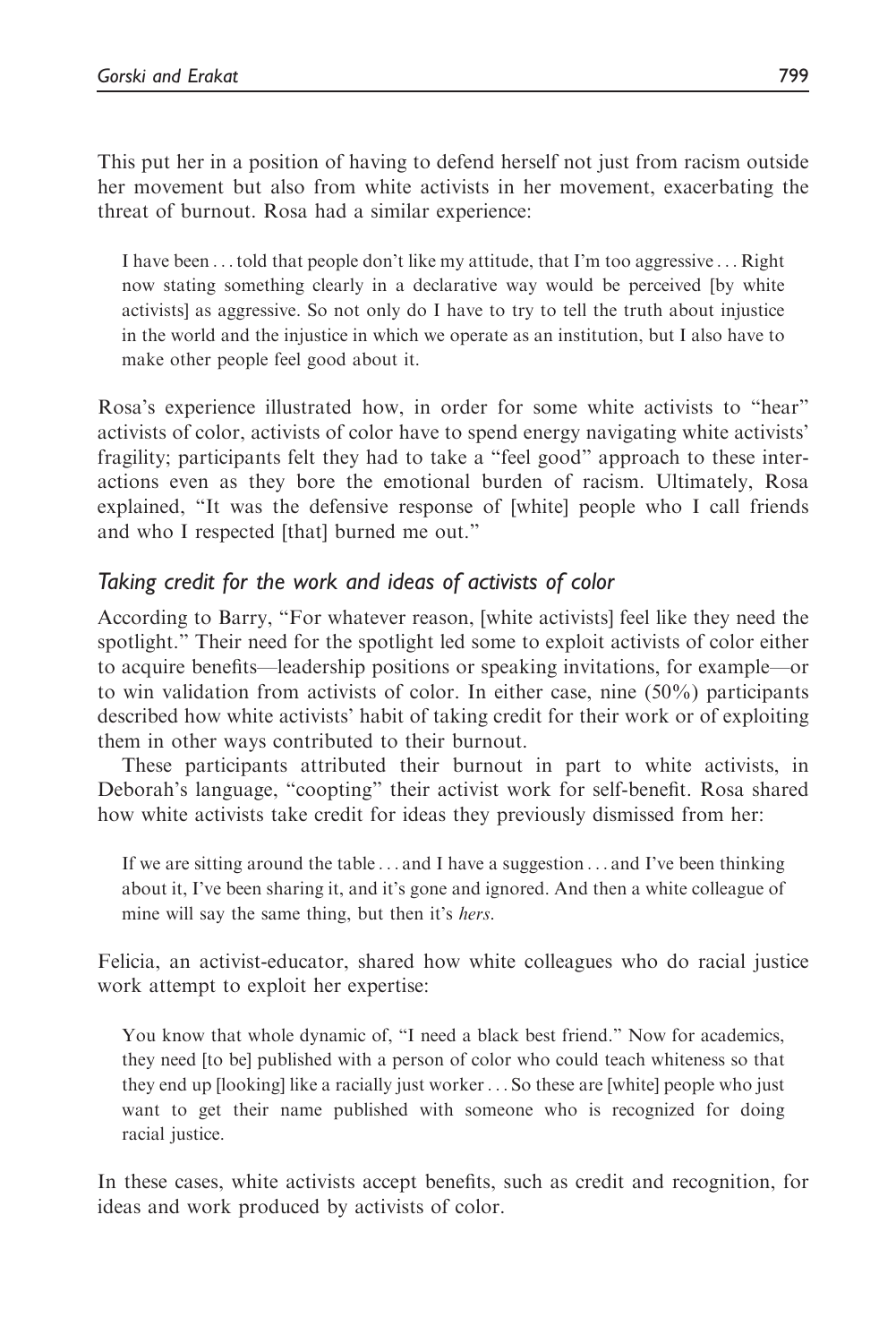Due to their need for attention and validation, participants explained, white activists speak over them, speak for them, or find other ways to assert the expertise that already exists among activists of color. Jonathan described how a white activist "who wants to be seen" as a racial justice expert contributed to his burnout by consuming space in his organization while failing to demonstrate humility. Rosa shared that she works with white activists who will "offer to speak for me." She described how this undermines her contributions.

In the most egregious cases, participants bemoaned white activists who outrightly appropriated their work to advance themselves. Anna, a Chicanx and immigrant rights activist, described these activists as "white knights" who will take the work developed by marginalized people and "put their name on it." Felicia explained, "I have white racial justice workers who ... even record me or photograph something I post and use it as if it's theirs, without giving me credit ... as they coopt it and reappropriate it in a way that is dangerous." For this reason, while she thinks white allies are "great," on the whole they cause her more stress than relief.

### **Discussion**

The findings of this study support and complicate existing scholarship both on the impact of white activists on United States racial justice movements and on activist burnout. For example, existing social movement scholarship demonstrates how white activists take fewer risks than activists of color, lack racial justice consciousness despite having antiracist convictions, and carry insecurities about their whiteness into their activism while seeking validation from activists of color (Case, 2012; Eichstedt, 2001; Warren, 2010). The current study's participants described conditions within their racial justice organizations and movements that support this scholarship.

Similarly, this study built on glimpses provided by previous studies into how these conditions—results of the attitudes and behaviors of white activists—exacerbate the threat of burnout for marginalized-identity activists, including antiracism activists of color (Srivastava, 2006; Vaccaro and Mena, 2011). This study appears to be the first focused exclusively on the relationship between white activists in racial justice movements and burnout among activists of color, explicating ways activists of color attribute their burnout to the attitudes and behaviors of white activists. These include patterns of (a) embracing unevolved or racist views, (b) undermining or invalidating the work or racial justice activists of color, (c) showing a lack of willingness to step up and take action when needed, (d) exhibiting white fragility in activist spaces, and (e) taking credit for the work and ideas of activists of color. Notably, unlike previous scholarship exploring the power and limitations of white activists through the experiences of white activists (e.g. Case, 2012; Warren, 2010), this study also appears to be the first to explore it through the experiences of activists of color and their struggle to sustain their activism. In addition to demonstrating troubling attitudes and behaviors, it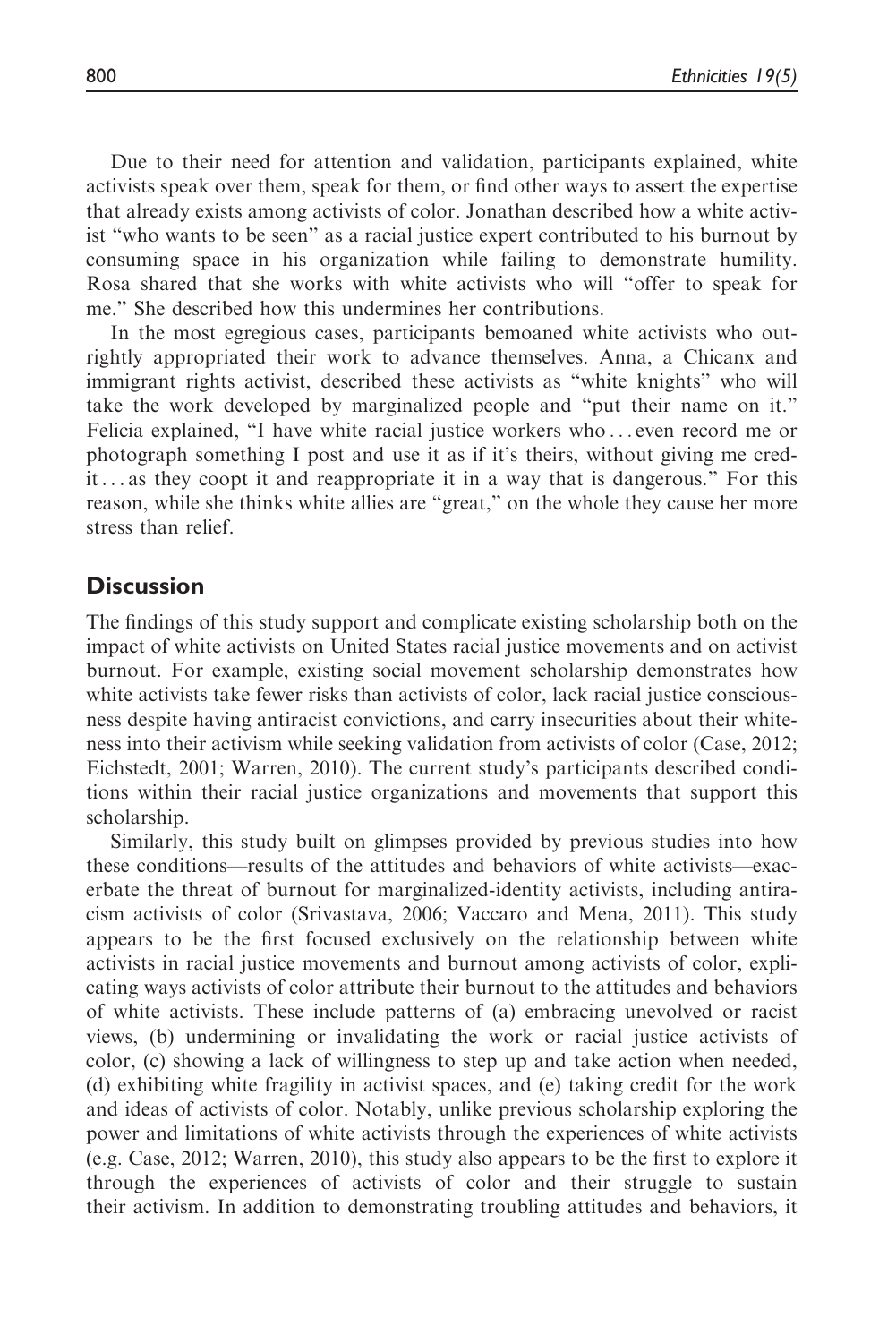associated those attitudes and behaviors with feelings of marginalization, emotional exhaustion, and eventually burnout among activists of color—an outcome that could undermine the effectiveness of racial justice movements (Maslach and Gomes, 2006; Pogrebin, 1994).

### Complicating theoretical constructions of activist burnout

Most specifically, we explicated a specific way burnout can operate differently for activists of color than for white activists. Activists of all racial identities contend with stressors commonly associated with burnout, such as resistance (Cox, 2011) or activist in-fighting (Norwood, 2013). Although social movement scholars have shown that activists of color shoulder a greater load from some of these stressors, such as the threat or reality of police violence (Davenport et al., 2011), any activist, to some extent, can feel their effects.

However, participants of this study, racial justice activists of color, also contended with stressors associated with racist attitudes and behaviors from white activists. White activists, by virtue of their whiteness, are protected from these stressors. The activist burnout literature to date largely has been silent on this matter, describing burnout causes without distinguishing between privilegedidentity and marginalized-identity activists and their interactions within social movements (Gorski, 2019). A more useful theoretical framework for activist burnout must consider these distinctions more thoroughly.

The findings provide another crucial insight that complicates understandings of activist burnout and white activists' roles in racial justice movements. The racism that propelled participants into racial justice movements was reproduced within those movements. For many participants, this was a particularly disappointing and stress-inducing condition because they had entered movements hoping for a reprieve from the racism with which they coped outside their movements. In some ways, other causes of their burnout were predictable. As scholars studying activists' experiences have documented (e.g. Potter, 2011; Rettig, 2006), activists expect, for example, that they will encounter resistance from individuals hostile to their movements. But they may not similarly anticipate this resistance from activists within their movements—people, in Rosa's words, who "should know better." The strain of coping with racism within movements created to battle racism became a significant contributor to participants' burnout.

Critical race theorists have used the concept, the permanence of racism, to emphasize that racism is woven systemically and permanently into the history and present of all aspects of society (e.g. Bell, 1992; Bonilla-Silva, 2014; Milner, 2017). It is not merely transactional, solvable by responding strategically to individual racist interactions. The findings support this notion—racism is so permanent, so insidious, that activists of color interviewed for this study are not immune from it, even within racial justice movements. This includes explicit, purposeful forms of racism—being silenced and actively marginalized by white activists—as well as the more subtle, implicit forms of what Essed (1991) called *everyday racism*.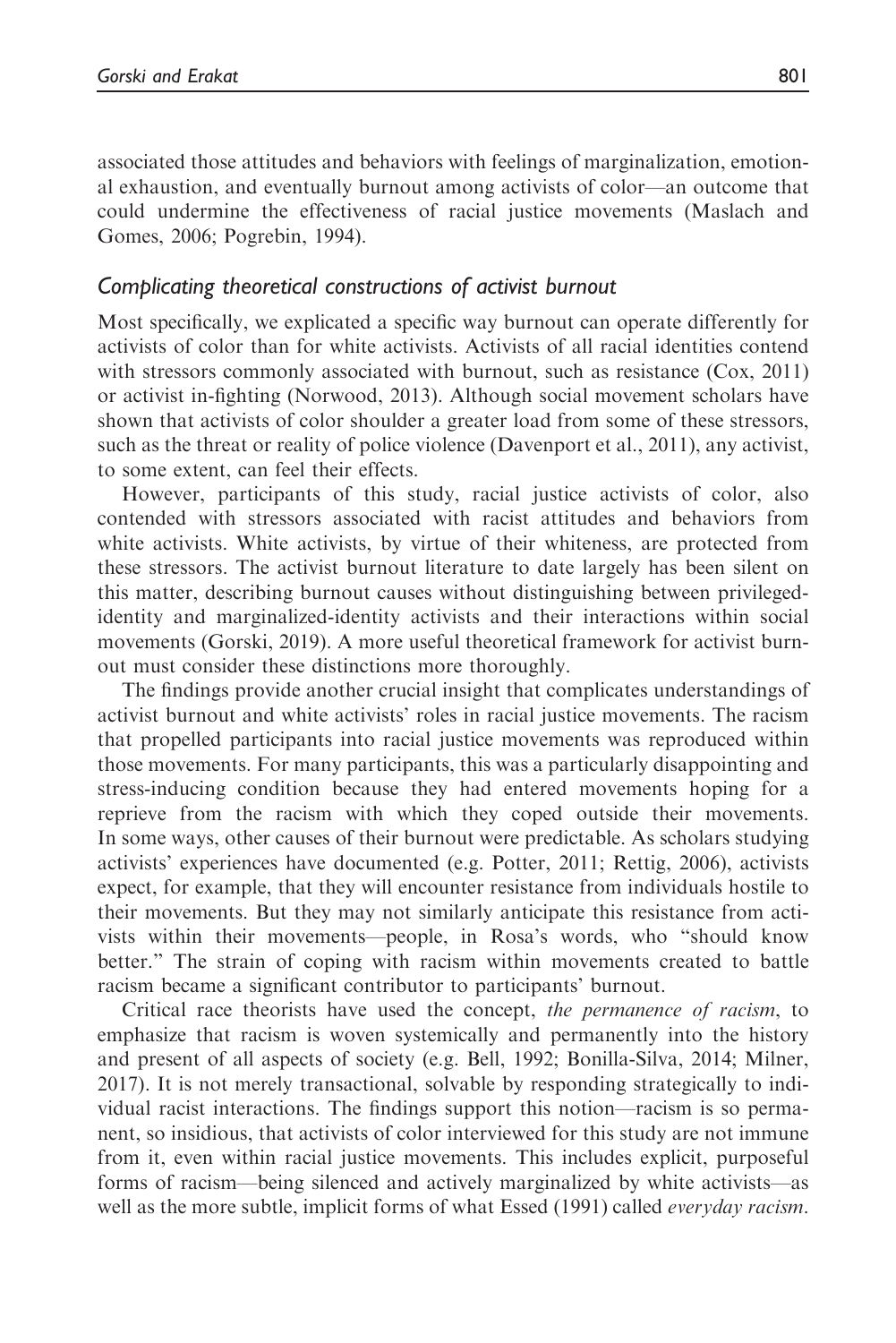Notably, participants did not distinguish the relative impact of subtle or explicit, micro-aggressive or macro-aggressive, and unintentional or purposeful racism they experienced from white activists. Instead, the accumulative impact of this racism in all its forms contributed to their burnout. They were worn down by the ways their activist spaces became sites of the racism they hoped to destroy.

This reality is virtually unaccounted for in existing theoretical constructions of activist burnout. Other than an occasional brief mention (e.g. Cox, 2011) or calls for scholars to consider within-movement oppression in future studies (e.g. Gorski, 2019), scholars have described symptoms and causes of burnout without distinguishing how they might appear differently for privileged-identity and marginalized-identity activists. More concerted efforts to study these distinctions are needed to develop more accurate and meaningful constructions of, and responses to, activist burnout.

#### The roles and impacts of white activists in racial justice movements

In order to broaden understandings of the roles and impacts of white activists in racial justice organizations, it is important to note, first of all, that white people who become involved in activism derive benefits from that involvement (Warren, 2010). For example, activist spaces give white activists whose antiracist views leave them feeling alienated from their families and communities important points of interpersonal and political connection (Case, 2012). As several respondents highlighted, often white activists limited their involvement to a praxis of educating themselves within the movement, what Tuck and Yang (2012) might describe as "conscientization," as a way to benefit themselves without necessarily combating racism. They characterize settler-colonial practices of becoming more conscious and aware without contending with the settler-colonial structure mediating their relationship to the land and Native nations, as a "move to innocence." This benefits the settler who might feel like a change-maker while also facilitating their ongoing colonizer role. While we did not specifically examine indigenous movement spaces, Tuck and Yang's (2012) notion of moving to innocence through awareness raising is apt. From the perspectives of this study's participants, white activists derived benefits from their involvement in racial justice activism at the expense of activists of color who, in turn, were silenced, undermined, disrespected, and eventually burned out.

For example, multiple respondents highlighted how their movement contributions were initially dismissed only to be celebrated when repeated by white activists. In other instances, participants felt tokenized by white activists who collaborated with them on a superficial level in order to attend to their own interests. Moreover, participants felt that white activists often derived these benefits without making themselves as vulnerable as activists of color; without a willingness to act when movement goals required them to do so. In fact, participants viewed this hesitation among white activists as an indication of their ability to escape risk, a choice not available to activists of color.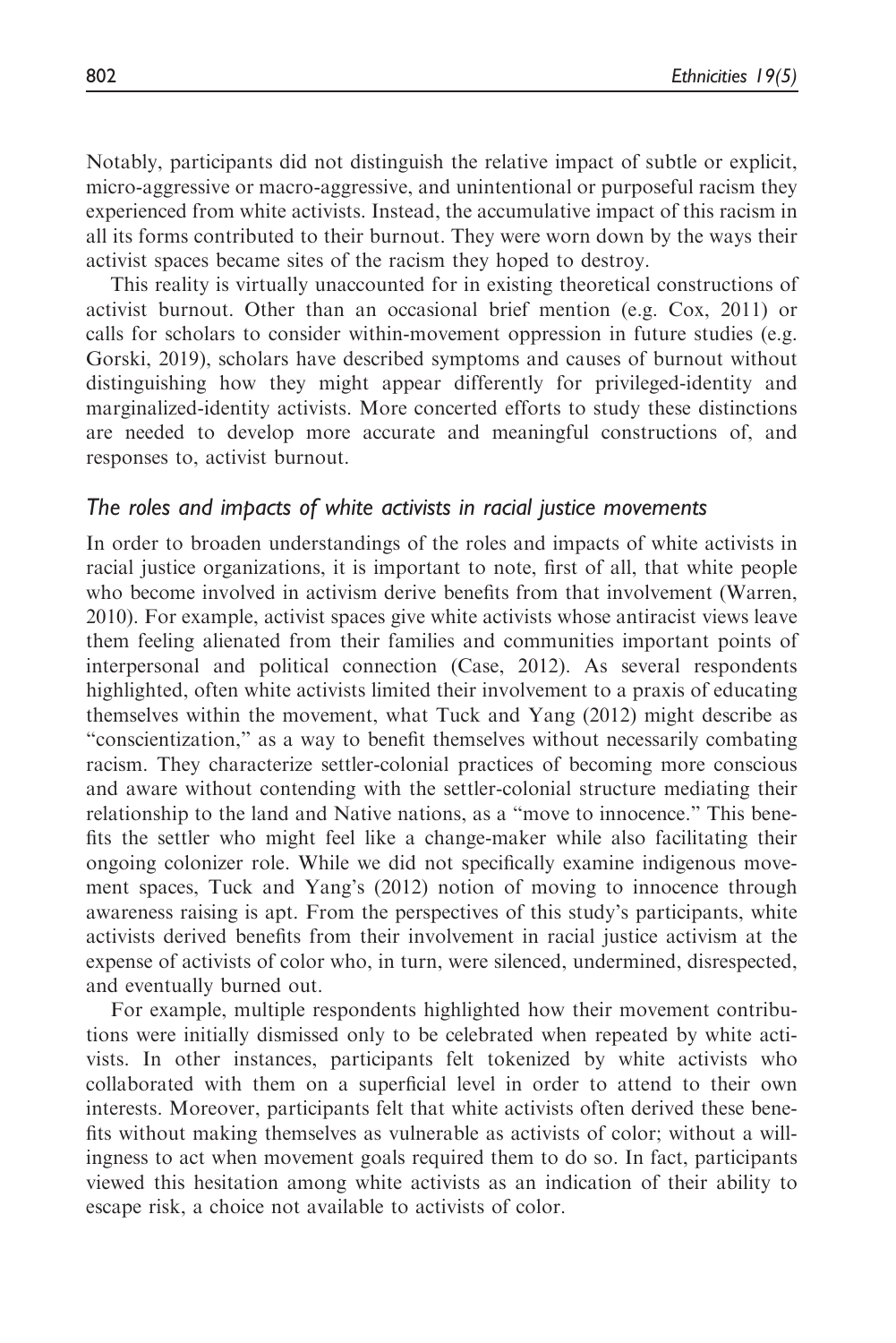In other words, in participants' experiences, white activists derived benefit at least partially through exertions of racial privilege. These conditions harken to what critical race theorists and whiteness studies scholars have described as *white*ness as property (Harris, 1993; Lipsitz, 2006). The social construction of race in the United States has imbued whiteness with a significant "property" value through exclusion and preferential treatment in immigration, housing, employment, criminal justice, and other systems. This condition appears to be replicated in participants' activist experiences. White activists who participate in racial justice activism gain benefits, including growing their consciousness and finding community (Loewen, 2015), while also bearing less risk than activists of color, without having to divest their whiteness. Meanwhile they may be oppressing activists of color whose contributions are devalued, marginalized—sometimes even criminalized.

This can be particularly exacerbating for activists of color who see themselves as having specialized racial justice knowledge because they endure racism's primary impact. In fact, as we mentioned earlier, one predictor of activism engagement for activists of color is the extent to which individuals perceive themselves as targets of structural racism (Szymanski and Lewis, 2015). This makes their activism, in part, a pursuit of self-determination. For this reason, even unconsciously demeaning acts by white activists can be deeply triggering, hastening burnout. Moreover, based on the disproportionate distribution of harm associated with racism, activists of color sought spaces where they could assume leadership positions and where white activists would be willing to support their leadership. They expected, in Deborah's words, white activists to "take directions from [activists of color]." In contrast to these expectations, white activists failed to understand or consider these dynamics. Instead, they enjoyed connection and growth while activists of color coped with burnout. Notable, again, is the fact that activist burnout scholarship has been near silent on these conditions; even conceptualizations of activist burnout have been framed in a way that privileges privileged-identity activists while obscuring a cause of burnout among activists of color.

An important point of clarification is that participants tended to share stories about specific white activists or particular types of white activists who exacerbated their burnout; none referred to "all white activists." Many were appreciative of white activists' willingness to engage but, in the end, found that the behaviors and attitudes of many white activists created more stress than benefit for activists of color and the antiracism goals of their movements. But presuming—as previous scholarship provides evidence to do (Eichstedt, 2001; Warren, 2010)—that all white activists to some extent carry the implications of their whiteness into racial justice movements, there seemed to be a broad desire for more mindful engagement among white activists in participants' movements. As Jacobs and Taylor (2011) explained, based on their examination of white activists' engagement in a racial justice movement, the "need for white participation is equal to the fear of white 'takeover' of the organization" (p. 699). White activists had an important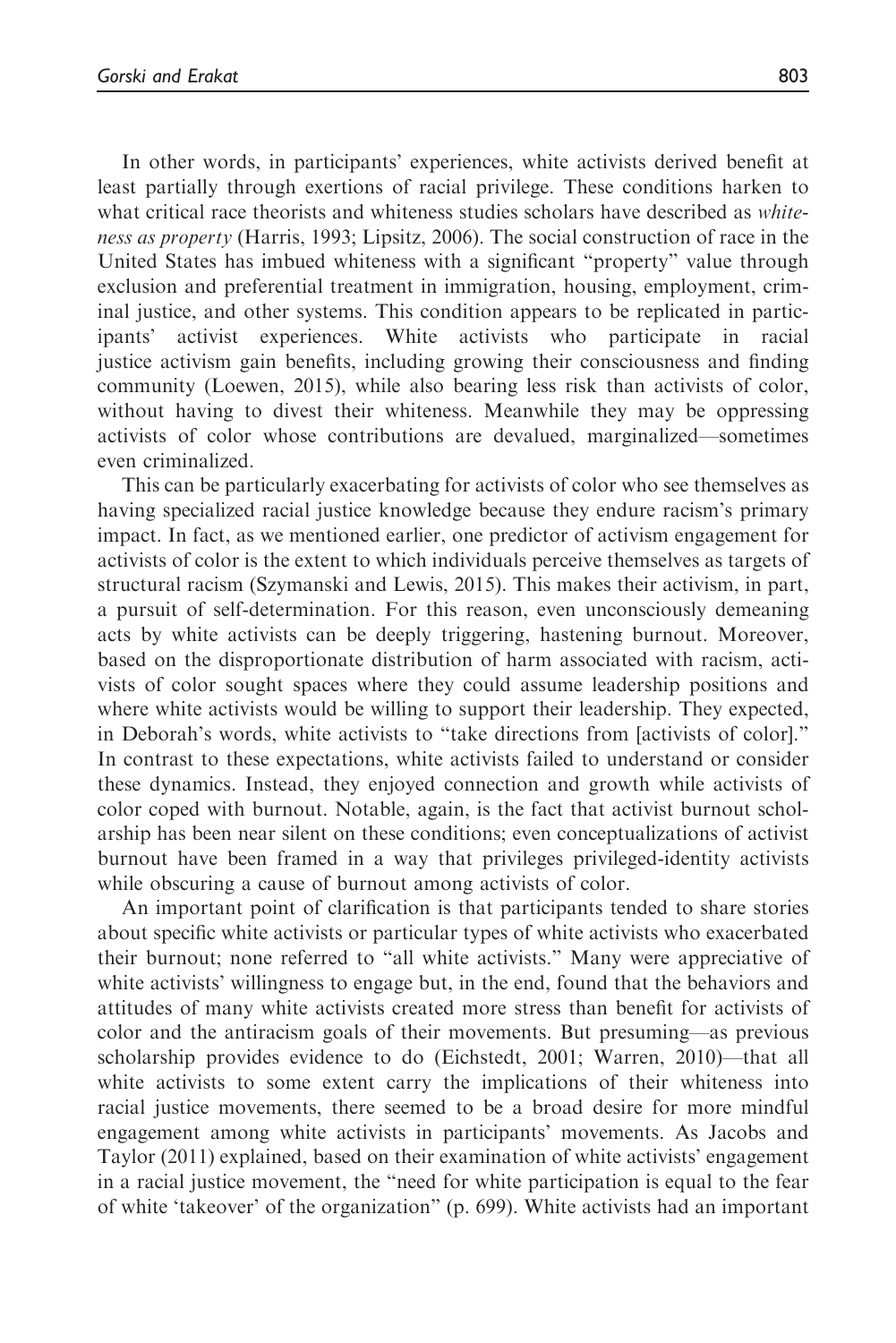role to play, they argued, but often in the course of playing that role they made the work of activists of color more emotionally and physically draining.

In this spirit, participants' insights could be seen as points for conversation within racial justice organizations regarding white activists' responsibility to engage in ways that potentially contribute to the *sustainability* rather than the burnout of activists of color and, as a result, to the sustainability of racial justice movements. These responsibilities, gleaned from participants' insights, might include:

- 1. doing deeper self-work by examining their privilege, their fragility, and the gaps in their misunderstandings of structural racism more thoroughly before entering racial justice movements:
- 2. being willing to defer to activists of color and movement leaders of color, especially when the lived experience of being targeted by racism is central to the cultivation of movement strategies and goals;
- 3. prioritizing movement goals over their needs for recognition and validation;
- 4. policing one another around concerns related to credit- and spotlight-grabbing behaviors (such as coopting the ideas of activists of color) so activists of color do not need to expend energy doing so; and
- 5. stepping up and making themselves vulnerable to the cause, rather than behaving as though just being present at meetings and awareness-raising opportunities is "activism," remembering that activists of color are vulnerable simply by virtue of being activists of color.

Future research could examine attitudes and behaviors among white activists that lend themselves to movement stability rather than burnout.

Despite having, perhaps, a philosophical commitment, white activists unwilling to respond to these challenges could be bigger threats than assets to racial justice movements. As social movement scholars (Pogrebin, 1994; Rettig, 2006) have pointed out, burnout's impact on individual activists affects not only those activists but also the viability of social movements. From this perspective, participants were providing insights not only on white activists' contributions to their burnout, but also on the potential toll white activists take on the effectiveness of racial justice movements. For example, several participants described needing to calm their emotionality in order not to be perceived by white activists as "angry." Individually, they were impacted within their movements by the same silencing dynamics that exist outside their movements. In addition to contributing to their individual bouts of burnout, this silencing also could cheat their movements out of the full expression and engagement of knowledgeable activists of color.

Future research should attend more specifically to this issue. If, as the results of this study indicate and as other scholarship (Case, 2012; Jacobs and Taylor, 2011) suggests, at least some proportion of white activists are creating additional strain on activists of color, scholars should explore within-movement strategies for responding to the attitudes and behaviors of white activists. They also should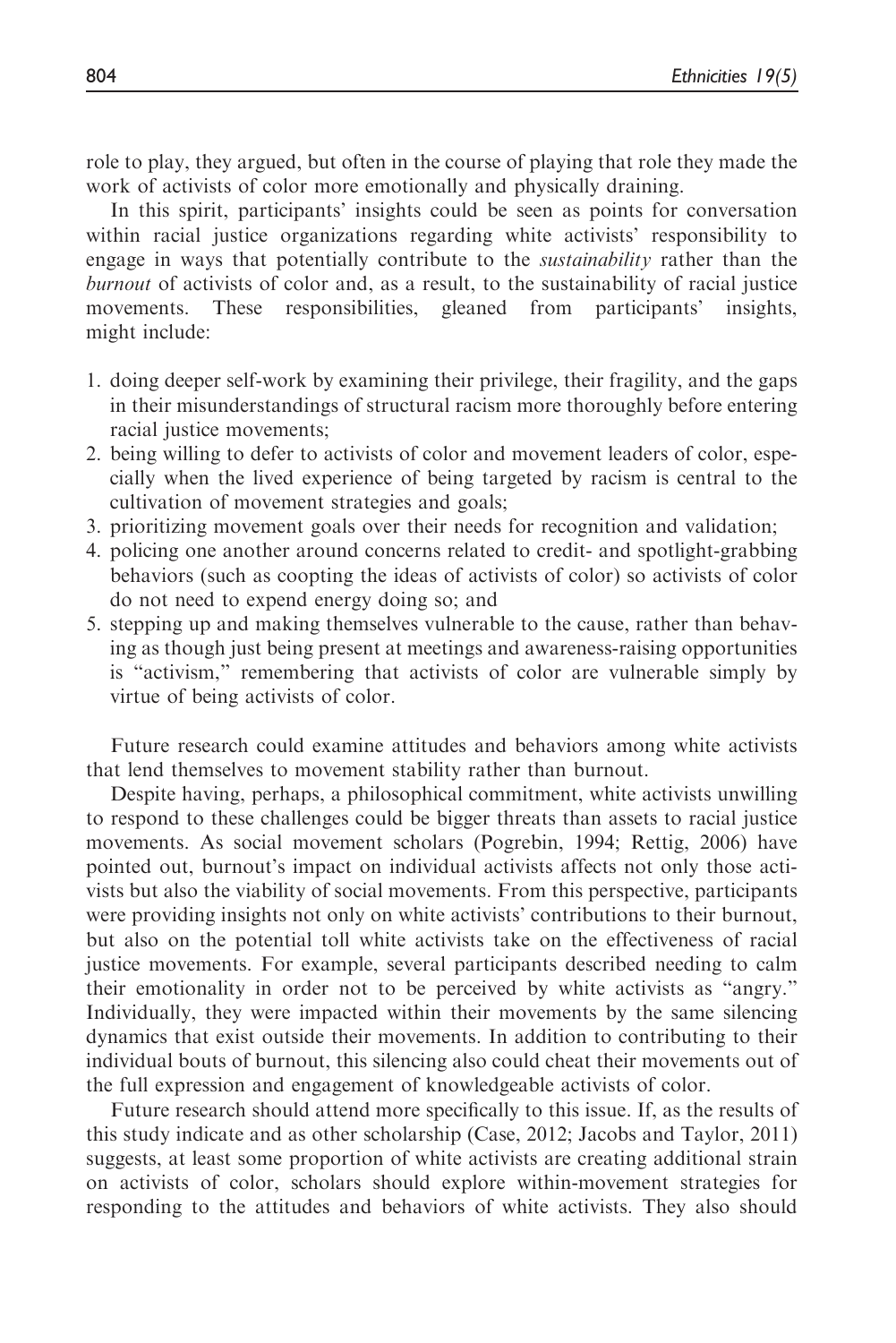explore strategies for attending to activists of color who should not bear the burden white activists' troubling attitudes and behaviors. To date, much of the popular discourse about activist burnout focuses on self-care as the key strategy for sustaining activists (e.g. Gorski, 2015; Khan, 2015; Ross, 2017). The trouble is, no amount of self-care can curb the portion of burnout activists of color attribute to racism from white activists.

# Conclusion

Activist burnout and social movement scholars have suggested that burnout is among the most formidable barriers to the sustainability of social movements (Maslach and Gomes, 2006; Pogrebin, 1994). In order to maximize the effectiveness of strategies for responding to burnout and its impact on individual activists and social movements, we should begin with as intricate an understanding as possible of the causes of burnout. Theoretical constructions of activist burnout must to do a better job accounting for how white activists and activists of color experience burnout differently, including how white activists contribute to the burnout of activists of color. Existing theoretical concepts like racial battle fatigue, white fragility, the permanence of racism, and whiteness as property can help. Additionally, continued research on how white activists engage in racial justice movements and organizations will help. This study was one step toward filling this gap in the literature, beginning to bridge understandings of activist burnout with the role of white activists in racial justice organizations and movements.

## Limitations

One benefit of qualitative studies is the analytical depth they offer when examining participants' lived experiences. The trade-off for this depth, due to relatively low sample sizes (in this case, 22) is a lack of broad applicability. As qualitative understandings of activist burnout in racial justice and other activists grows, an important next step could be to use the emerging knowledge base to design bigger quantitative studies in order to examine not only the causes of activist burnout but also rates of burnout and its common symptoms. Additionally, as mentioned earlier, we did not ask participants in this study specifically about white activists. A study in which interviews or other collected data focused solely on this issue likely would reveal additional, or more detailed, examples of how these conditions impact activists of color. Future studies could focus more intently and purposefully on this issue rather than examining it alongside many other burnout causes. Another possible limitation is that we focused specifically on how white activists' attitudes and behaviors informed burnout in activists of color, potentially limiting the scope of what we could learn about how white privilege, micro-aggressions, and other conditions affect activists of color, including those who never have burned out. Future research could expand beyond the activist burnout frame to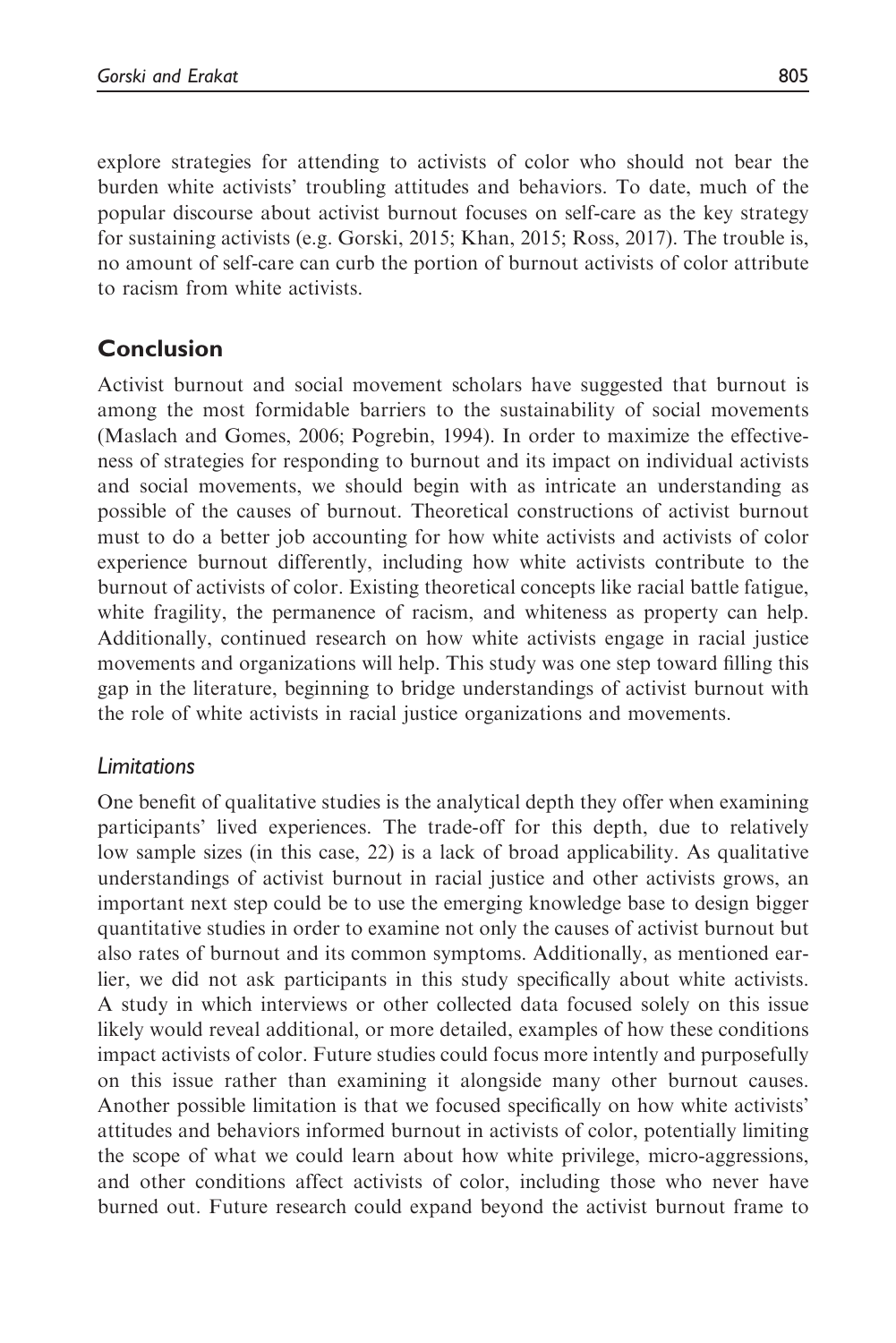look more closely at how some of the concerns raised in this study affect all activists of color and racial justice movements more broadly.

#### Declaration of conflicting interests

The author(s) declared no potential conflicts of interest with respect to the research, authorship, and/or publication of this article.

### Funding

The author(s) received no financial support for the research, authorship, and/or publication of this article.

#### Ethical approval

All procedures performed in studies involving human participants were in accordance with the ethical standards of the institutional and/or national research committee and with the 1964 Helsinki declaration and its later amendments or comparable ethical standards.

#### References

- Barry J and Dordević J (2007) What's the Point of Revolution If we Can't Dance? Boulder: Urgent Action Fund for Women's Rights.
- Bell D (1992) Faces at the Bottom of the Well: The Permanence of Racism. New York: Basic Books.
- Bernal M (2006) Self-care and Self-defense Manual for Feminist Activists. New Delhi: CREA.
- Blaisdell B (2016) Schools as racial spaces: Understanding and resisting structural racism. International Journal of Qualitative Studies in Education 29(2): 248–272.
- Bonilla-Silva E (2014) Racism without Racists: Color-Bind Racism and the Persistence of Racial Inequality in America. New York: Roman and Littlefield.
- Case KA (2012) Discovering the privilege of whiteness: White women's reflections on antiracist identity and ally behavior. Journal of Social Issues 68(1): 78–96.
- Charmaz K (2008) Constructionism and the grounded theory. In Holstein J & Gubrium J (eds) Handbook of Constructionist Research. New York: Guildford Press, pp. 397-412.
- Charmaz K (2013) Grounded theory methods in social justice research. In Denzin N and Lincoln Y (eds) Strategies of Qualitative Inquiry. Los Angeles: SAGE, pp. 359-380.
- Chen C and Gorski P (2015) Burnout in social justice and human rights activists: Symptoms, causes, and implications. Journal of Human Rights Practice 7(3): 366–390.
- Cox L (2011) How Do we Keep Going? Activist Burnout and Sustainability in Social Movements. Helsinki: Into-ebooks.
- Creswell J (2007) Qualitative Inquiry and Research Design: Choosing Among Five Approaches. 2nd ed. Thousand Oaks: SAGE.
- Davenport C, Soule S and Armstrong D (2011) Protesting while Black?: The differential policing of American activism, 1960-1990. American Sociological Review 76(1): 152–178.
- DiAngelo R (2011) White fragility. *International Journal of Critical Pedagogy* 3(3): 54–70.
- Eichstedt J (2001) Problematic white identities and a search for racial justice. Sociological Forum 16(3): 445–470.
- Essed P (1991) Understanding Everyday Racism: An Interdisciplinary Theory. Newbury Park: SAGE.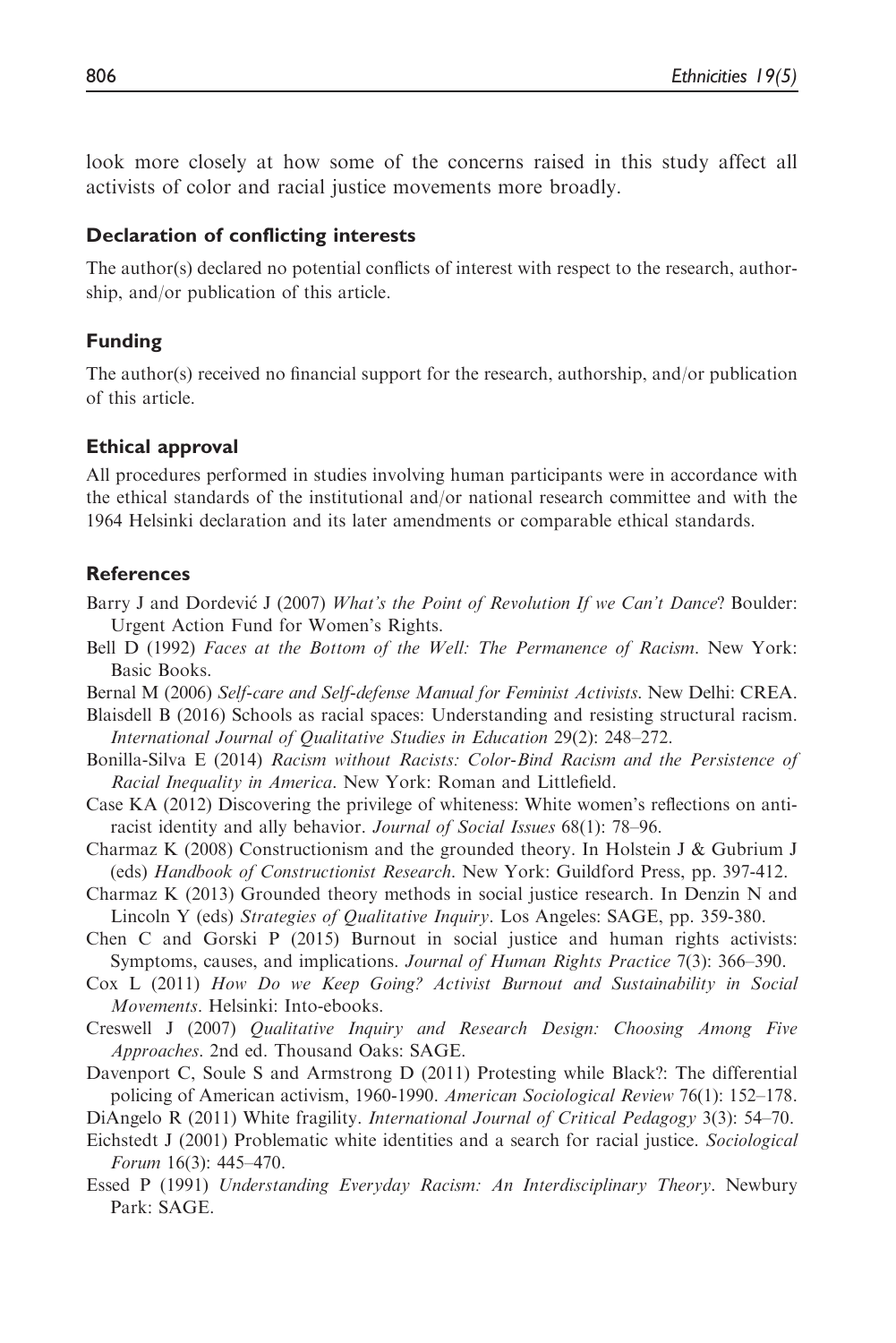Finn J (1990) Burnout in the human services: A feminist perspective. Affilia 5: 55–71.

- Gomes M (1992) The rewards and stresses of social change: A qualitative study of peace activists. Journal of Humanistic Psychology 32(4): 138–146.
- Gorski P (2015) Relieving burnout and the 'martyr syndrome' among social justice education activists: The implications and effects of mindfulness. The Urban Review 47: 696–716.
- Gorski P (2019) Fighting racism, battling burnout: Causes of activist burnout in US racial justice activists. *Ethnic and Racial Studies* 42(5): 667–687.
- Gorski P (2018) Racial battle fatigue and activist burnout in racial justice activists of color at predominately white colleges and universities. Race, Ethnicity and Education 22(1): 1–20.
- Gorski P and Chen C (2015) 'Frayed all over': The causes and consequences of activist burnout among social justice education activists. Educational Studies 51(5): 385–405.
- Harris C (1993) Whiteness as property. Harvard Law Review 106(8): 1707–1791.
- Hines M (2017) The embeddedness of white fragility within white pre-service principals' reflections on white privilege. Critical Questions in Education 7(2): 130–145.
- Jacobs M and Taylor T (2011) Challenges of multiracial antiracist activism: Racial consciousness and Chief Wahoo. Critical Sociology 38(5): 687–706.
- Jones P (2007) Aftershock: Confronting Trauma in a Violent World: A Guide for Activists and Their Allies. New York: Lantern Books.
- Jonsson T (2016) The narrative reproduction of white feminist racism. Feminist Review 113(1): 50–67.
- Khan A (2015) Activist burnout is real—And you probably need to read these 4 ways to manage it. Everyday Feminism. Available at: everydayfeminism.com/2015: /05/dealingwith-activist-burnout/ (accessed 13 February 2019).
- Lincoln Y and Guba E (1985) Naturalistic Inquiry. New York: SAGE.
- Lipsitz G (2006) The possessive investment in whiteness: How white people profit from identity politics. Philadelphia, PA: Temple University Press.
- Loewen J (2015) The joy of antiracism. In Moore E, Penick-Parks MW and Michael A (eds) Everyday White People Confront Racial and Social Injustice. Sterling: Stylus, pp. 25-33.
- Lowan-Trudeau G (2016) A rose by any other name: Repressive tolerance, burnout and hope in the new West. *Canadian Journal of Environmental Education* 21: 57–71.
- Mallett R, Huntsinger J, Sinclair S, et al. (2008) Seeing through their eyes: When majority group members take collective action on behalf of an outgroup. *Group Processes and* Intergroup Relations 11(4): 451–470.
- Maslach C and Gomes M (2006) Overcoming burnout. In MacNair R (ed) Working for Peace: A Handbook of Practical Psychology. 2nd ed. San Luis Obispo: Impact Publishers, pp. 43–49.
- Merriam S (2009) Qualitative Research: A Guide to Design and Implementation. San Francisco: Jossey-Bass.
- Milner R (2017) The permanence of racism, critical race theory, and expanding analytic sites. Peabody Journal of Education 92: 294–302.
- Nair N (2004) On 'being' and 'becoming': The many faces of an activist. Agenda 60: 28–32.
- Norwood G (2013) Promoting Self Care and Well-Being Among Feminist Activists and Women's Rights Defenders: Reflections From Burma and Palestine. Santa Fe: Upaya Zen Center.
- Pigni A (2013) Practising Mindfulness at the Checkpoint. Open Democracy. Available at: http://www.opendemocracy.net/transformation/alessandra-pigni/practising-mindfulness-at-checkpoint